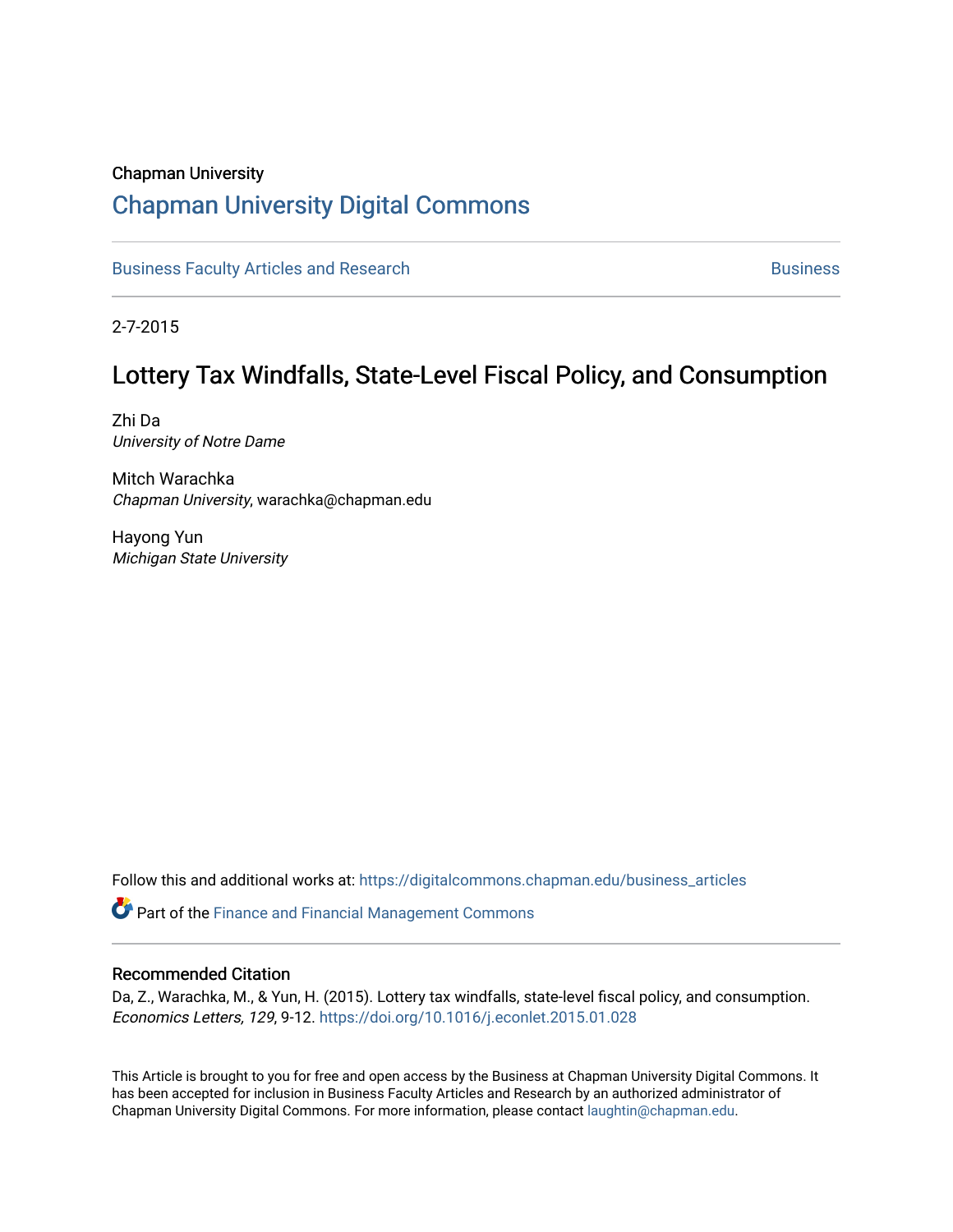# Lottery Tax Windfalls, State-Level Fiscal Policy, and Consumption

#### **Comments**

This is an author-produced PDF of an article that later underwent peer review and was accepted for publication in *Economics Letters*, volume 129, in 2015. The definitive publisher-authenticated version may differ from this one and is available online at <https://doi.org/10.1016/j.econlet.2015.01.028>.

Copyright Elsevier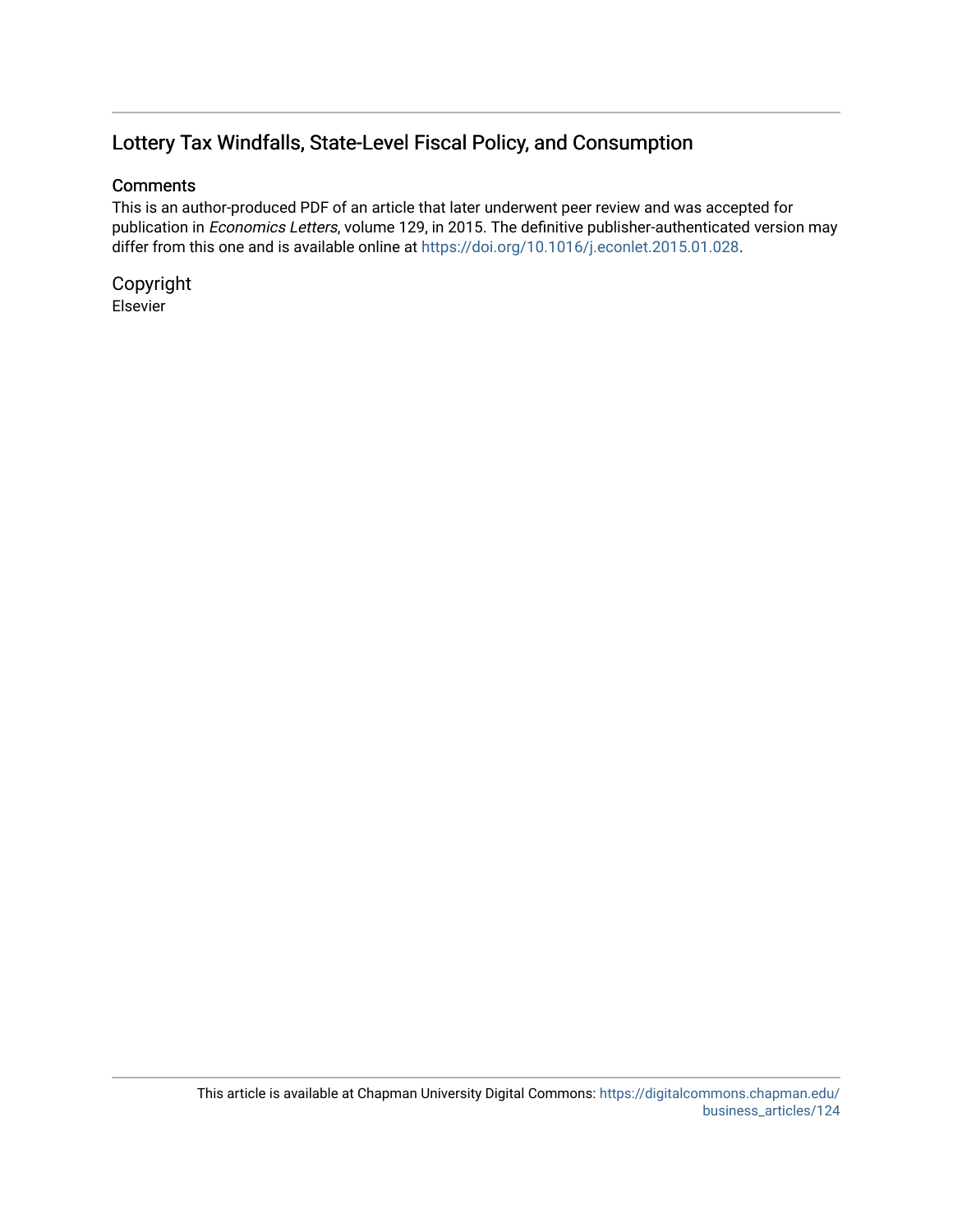# Lottery Tax Windfalls, State-Level Fiscal Policy, and Consumption<sup>∗</sup>

Zhi Da<sup>†</sup> Mitch Warachka<sup>‡</sup> and Hayong Yun<sup>§</sup>

July 2013

#### Abstract

State governments receive an exogenous tax windfall whenever their residents win a multi-state lottery. These lottery tax windfalls are counter-cyclical but occur during a range of economic conditions. Therefore, lottery tax windfalls enable us to estimate the impact of fiscal policy on consumption during bust as well as boom periods to account for time-varying household borrowing constraints. Furthermore, lottery tax windfalls facilitate increased government spending or tax reductions without the issuance of debt, thereby circumventing Ricardian equivalence. We find evidence that lottery tax windfalls facilitate higher government expenditures on Supplementary Security Income that increase household consumption, but only during bust periods. Overall, the ability of fiscal policy to influence consumption is limited to higher expenditures during poor economic conditions.

Keywords: Lotteries, Fiscal Policy, Consumption

<sup>∗</sup>We thank Phillip Dybvig and Tracy Wang as well as seminar participants at Claremont McKenna College and the South-West University of Finance in Economics (Chengdu) for their helpful comments and suggestions.

<sup>†</sup>University of Notre Dame, 239 Mendoza College of Business, Notre Dame, IN., 46556, USA. Email: zda@nd.edu

<sup>‡</sup>Robert Day School of Economics and Finance, Claremont McKenna College, 500 East Ninth Street, Bauer Building, Claremont, CA., 91711, USA. Email: mwarachka@cmc.edu

<sup>§</sup>Eli Broad College of Business, Michigan State University, East Lansing, MI., 48824, USA. Email: chatnoir95@yahoo.com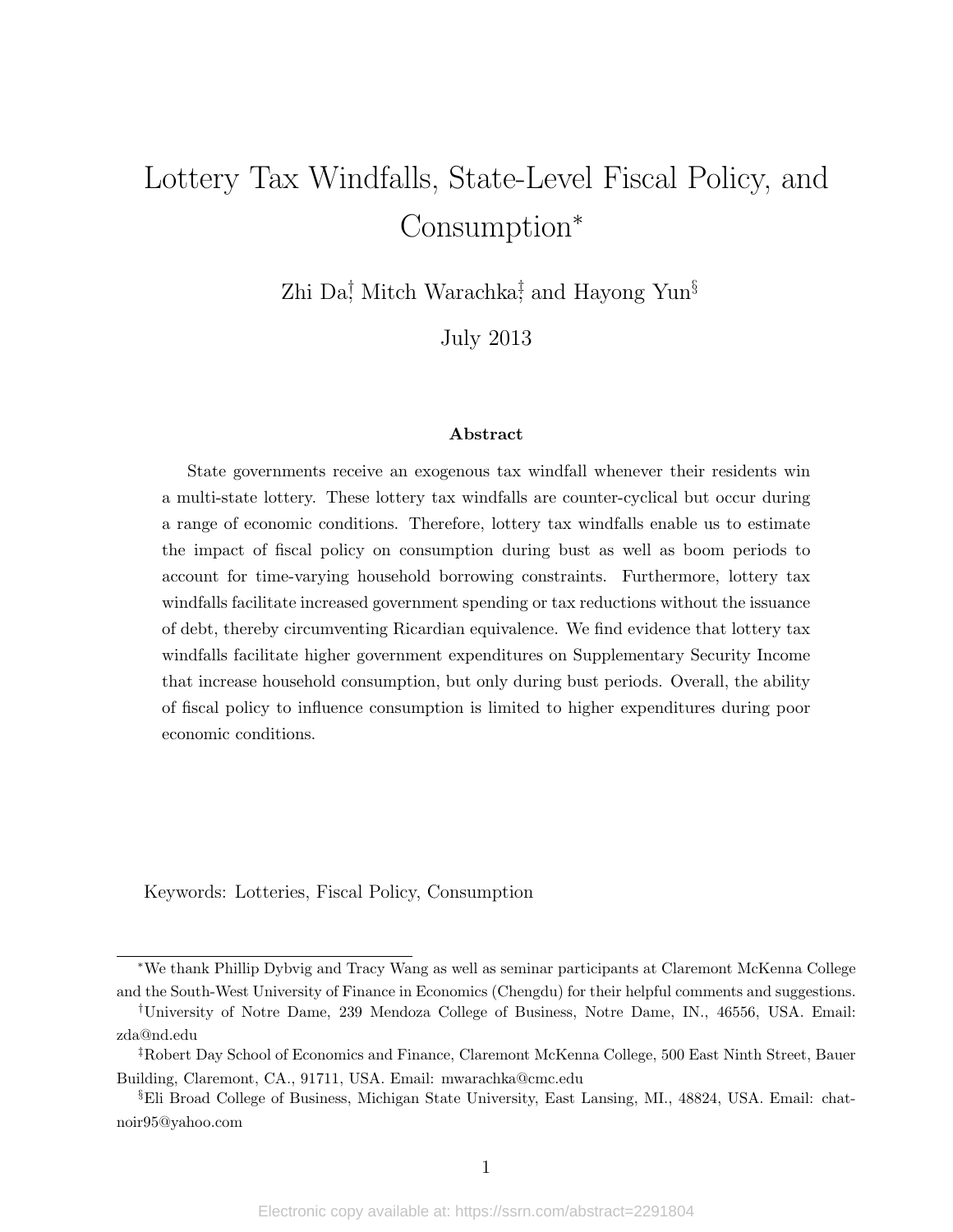# 1 Introduction

Measuring the impact of government fiscal policy on consumption is a challenge since government fiscal policies are endogenous with respect to economic conditions. Indeed, stimulus measures are usually limited to bust periods, which complicates our understanding of the relationship between fiscal policy and consumption. Parker (2011) states that:

"Unfortunately, we have very little evidence on whether the government multiplier differs with the state of the economy ... research sometimes finds evidence of larger effects of government spending in recessions, the evidence is statistically weak, highlighting the real reason for our lack of knowledge: lack of data" page 704-705

According to Ricardian equivalence (Barro-Ricardo equivalence theorem), government budget deficits cannot stimulate consumption since households increase savings in anticipation of future tax increases. Furthermore, government budget deficits are unnecessary to finance consumption provided households can borrow against their future labor income. However, household borrowing constraints (Zeldes, 1989) and difficulties hedging unemployment (Hubbard, Skinner, and Zeldes, 1994) enable increased government expenditures and / or tax reductions to increase consumption.<sup>1</sup>

We utilize 147 exogenous tax windfalls from multi-state lotteries to examine the influence of fiscal policy on household consumption. These tax windfalls arise from PowerBall and MegaMillion lotteries between 1998 to 2009. Lottery tax windfalls occur during boom and bust periods, while the federal tax rebates examined by Johnson, Parker, and Souleles (2006) as well as Parker, Souleles, Johnson, and McClelland (2011) are limited to bust periods in 2001 and 2008, respectively. These tax rebates were distributed via Social Security Numbers, making them random in the cross-section but not across time. In contrast, the lottery tax windfalls we study are random along both dimensions.

Without observing fiscal policy shocks in boom periods, one cannot reject the possibility that higher government expenditures or lower taxation can always increase consumption. Furthermore, our study exploits heterogeneity regarding the severity of economic fluctuations and fiscal policy across states. Therefore, our study can address the possibility that time-varying household borrowing constraints alter the relationship between fiscal policy and consumption.

Lotteries are a significant source of revenue for state governments. About 25\% of the revenue from the sale of lottery tickets goes to state governments, with over \$16 billion added to state coffers in 2012.<sup>2</sup> This lottery revenue is approximately 2\% to 3\% of total state revenue,

<sup>&</sup>lt;sup>1</sup>In Lucas (1994), investors self-insure themselves against transitory shocks to labor income through precautionary savings. However, Storesletten, Telmer, and Yaron (2004) report that precautionary savings provide inadequate insurance against prolonged losses of income (unemployment).

<sup>&</sup>lt;sup>2</sup>Does Powerball really boost the economy? Chris Isidore @CNNMoney published on November  $27<sup>th</sup>$ , 2012.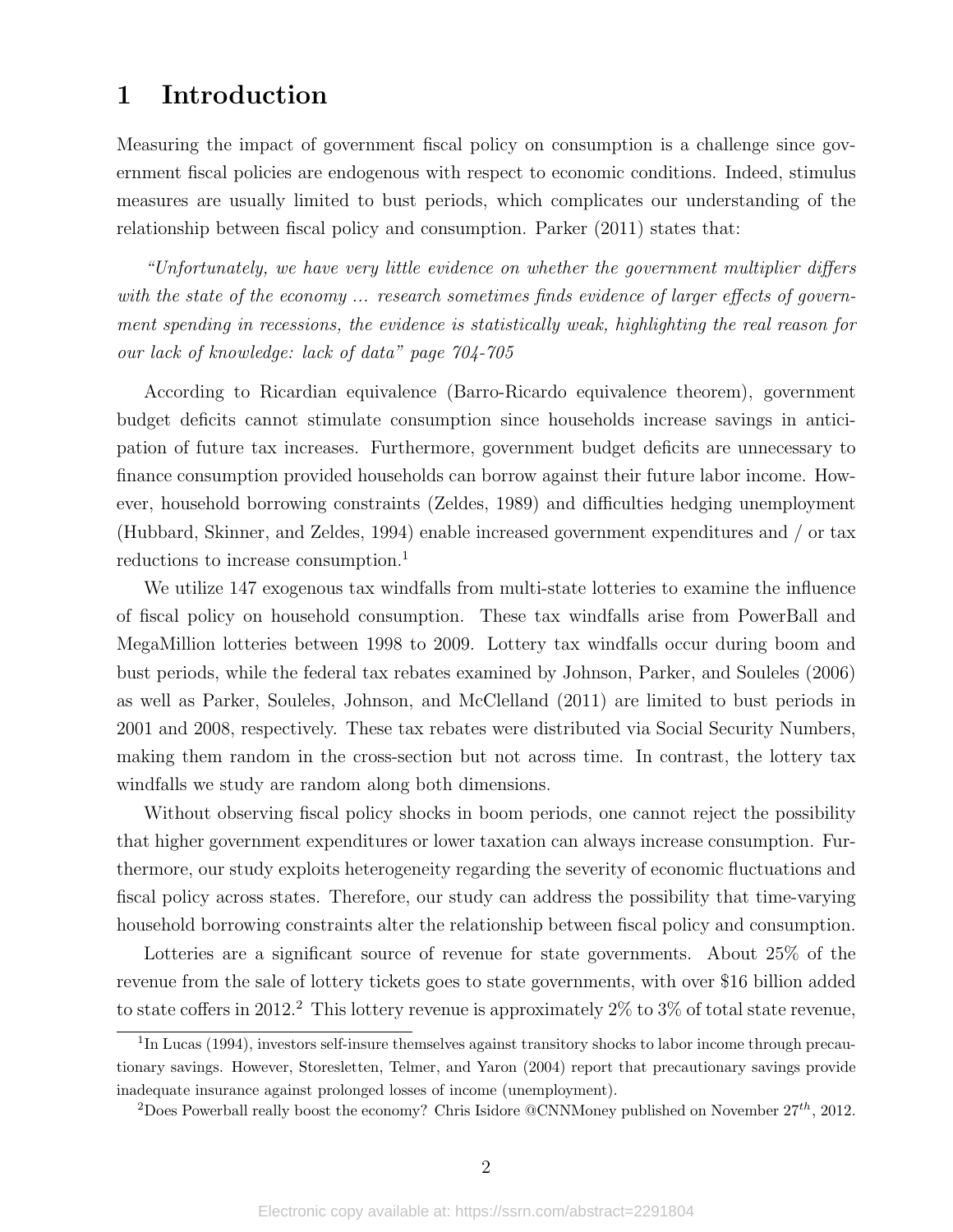and relatively stable since it is derived from ticket sales. In contrast, approximately 60% of the total revenue from a lottery is paid out as winnings. These lottery winnings generate exogenous lottery tax windfalls for states whose residents win a multi-state lottery.<sup>3</sup>

Forty three states participate in multi-state lotteries while forty one states are identified as being fiscally constrained by either their balanced budget amendment or budget stabilization fund. These fiscal constraints are described in the next section. In general, fiscally constrained states participate in multi-state lotteries. Specifically, thirty seven of the forty one fiscally constrained states participate in multi-state lotteries. Our main sample consists of the forty one fiscally constrained states.

We report that lottery tax windfalls increase state government expenditures on supplementary security income, but only during bust periods. Furthermore, higher expenditures on social security income facilitated by lottery tax windfalls during bust periods increase consumption. McKay and Reis (2013) argue theoretically and demonstrate empirically that targeting inequality through transfer programs is better at stabilizing aggregate demand than programs designed to stabilize disposable income such as progressive income taxes.<sup>4</sup> In the absence of lottery tax windfalls, state-level expenditures on social security income and consumption both decline during bust periods. The negligible impact of lottery tax windfalls on consumption during boom periods is consistent with the alleviation of time-varying household borrowing constraints.

Several robustness tests confirm the ability of lottery tax windfalls to facilitate increased spending on social security impact and consequently increase consumption. The revenue of earnings of firms whose operations are geographically concentrated in the state receiving the lottery tax windfall both increase during bust periods. Conversely, in the absence of a lottery tax windfall, earnings decrease during bust periods. In addition, consistent with the importance of household borrowing constraints being alleviated by social security income payments, state government spending on highways does not impact consumption. Furthermore, the effect of state-year lottery tax windfalls is crucial since randomly shuffling the timing of these windfalls does not result in significantly higher expenditures on social security income or higher consumption during bust periods. Additional robustness tests are outlined later in the paper.

The remainder of this paper begins with an introduction to our data in Section 2. Our empirical results are then presented in Section 3 along with the results from several robustness tests. Our conclusion follows in Section 4.

<sup>3</sup>Advertising expenses and sales commissions to retail stores comprise the remaining 15% of lottery revenue. <sup>4</sup>McKay and Reis (2013) also identify food stamps as an important program to stabilize aggregate demand. However, Food Stamps are issued by the federal government (US Department of Agriculture) not state governments.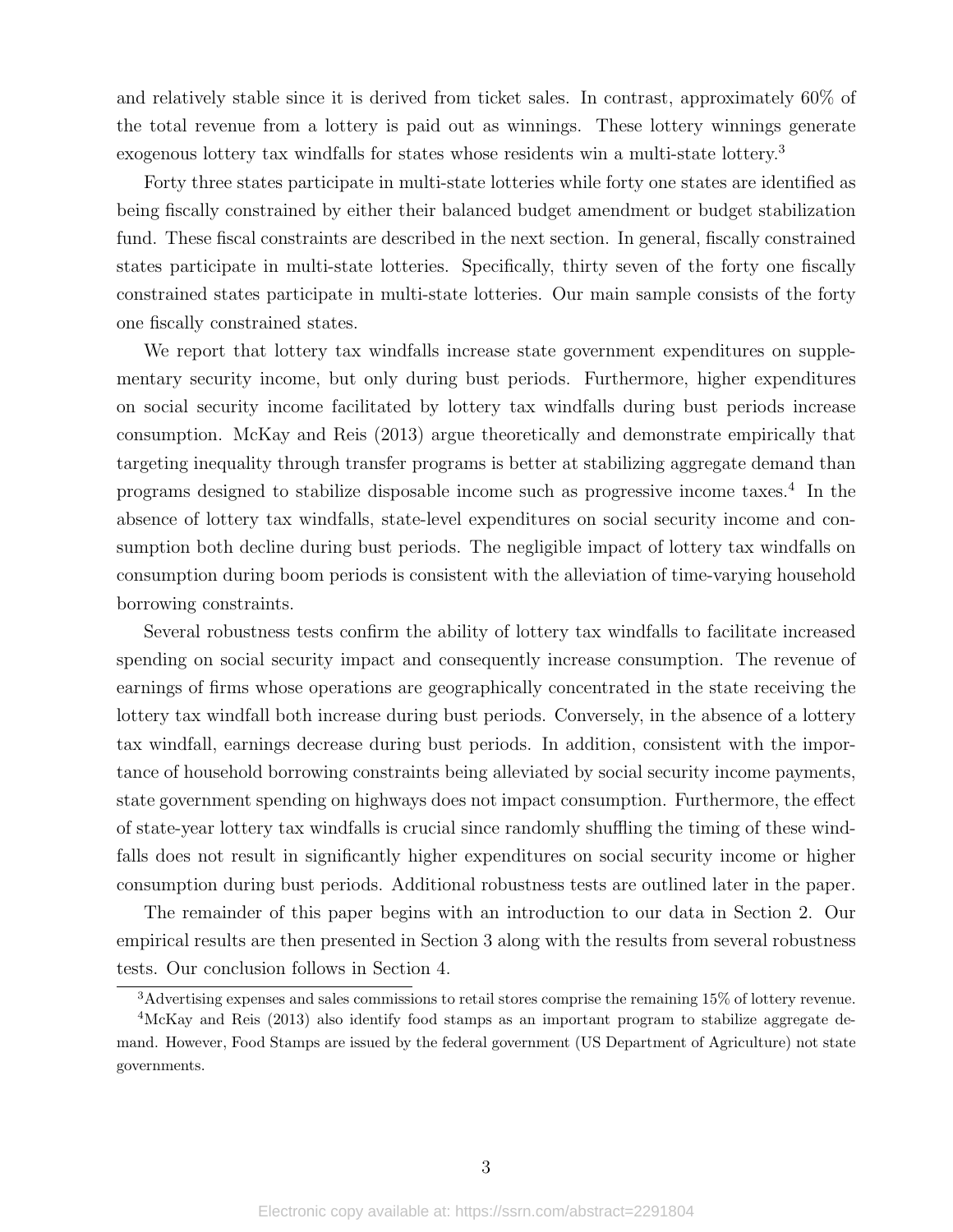# 2 Data

The primary source of lottery data is from the website www.portalseven.com that contains the location of Power Ball and Mega Million lottery winners.<sup>5</sup> Factiva is also used to supplement incomplete information. The lottery data contains three important fields; date, winning amount, and state in which the winner reside.

| $30$ -Mar-12 | \$656 Million | The Three Amigos          | Maryland       |
|--------------|---------------|---------------------------|----------------|
|              |               | Merle and Patricia Butler | Illinois       |
|              |               | Anonymous                 | Kansas         |
| $24$ -Jan-12 | \$72 Million  | Marcia Adams              | Georgia        |
| $27$ -Dec-11 | \$208 Million | Daniel Bruckner           | New York       |
| $1-Nov-11$   | \$78 Million  | Charles Hairston          | California     |
| $30-Sep-11$  | \$114 Million | Group of 6 people         | California     |
|              |               | The Jones Family          | North Carolina |

A brief example of the data from this website is reported below:

Multi-state lotteries generate revenue for state governments from ticket sales as well as tax windfalls that arise from in-state lottery winners. Our study focuses exclusively on the latter since these windfalls represent large positive shocks to at least one state's revenue. Of the forty three states that participate in multi-state lotteries, thirty four impose specific taxes on lottery winnings. However, the distinction between states with and without specific lottery taxes is not salient since individual income taxes are higher as a result of an in-state lottery winner.

Our proxy for state-level consumption is retail sales defined by the total annual sales of the retail industry (NAICS 44-45) in each state. This consumption proxy has previously been used by Ostergaard, Sorensen, and Yosha (2002) and Korniotis (2008). Gross State Product (GSP) is an annual measure of each state's economic output. State revenue and expenditure are defined as the total annual amount of revenue and spending, respectively, of each state. Supplementary Security Income (SSI) represents annual contributions by state governments to low income households consisting of individuals aged sixty five and older as well as disabled individuals. These SSI contributions by state governments are in excess of contributions from the federal government.<sup>6</sup> GSP and SSI for each state are obtained from the US Census Bureau's Compendia database.

The impact of lottery tax windfalls on state-level fiscal policy is predicted to be greater in states that are fiscally constrained. Intuitively, states that cannot issue debt to finance tax

<sup>5</sup>Early in our sample, these lotteries were previously known as The Big Game.

<sup>6</sup>Federal SSI funding is from the US Treasury not the Social Security Trust Fund.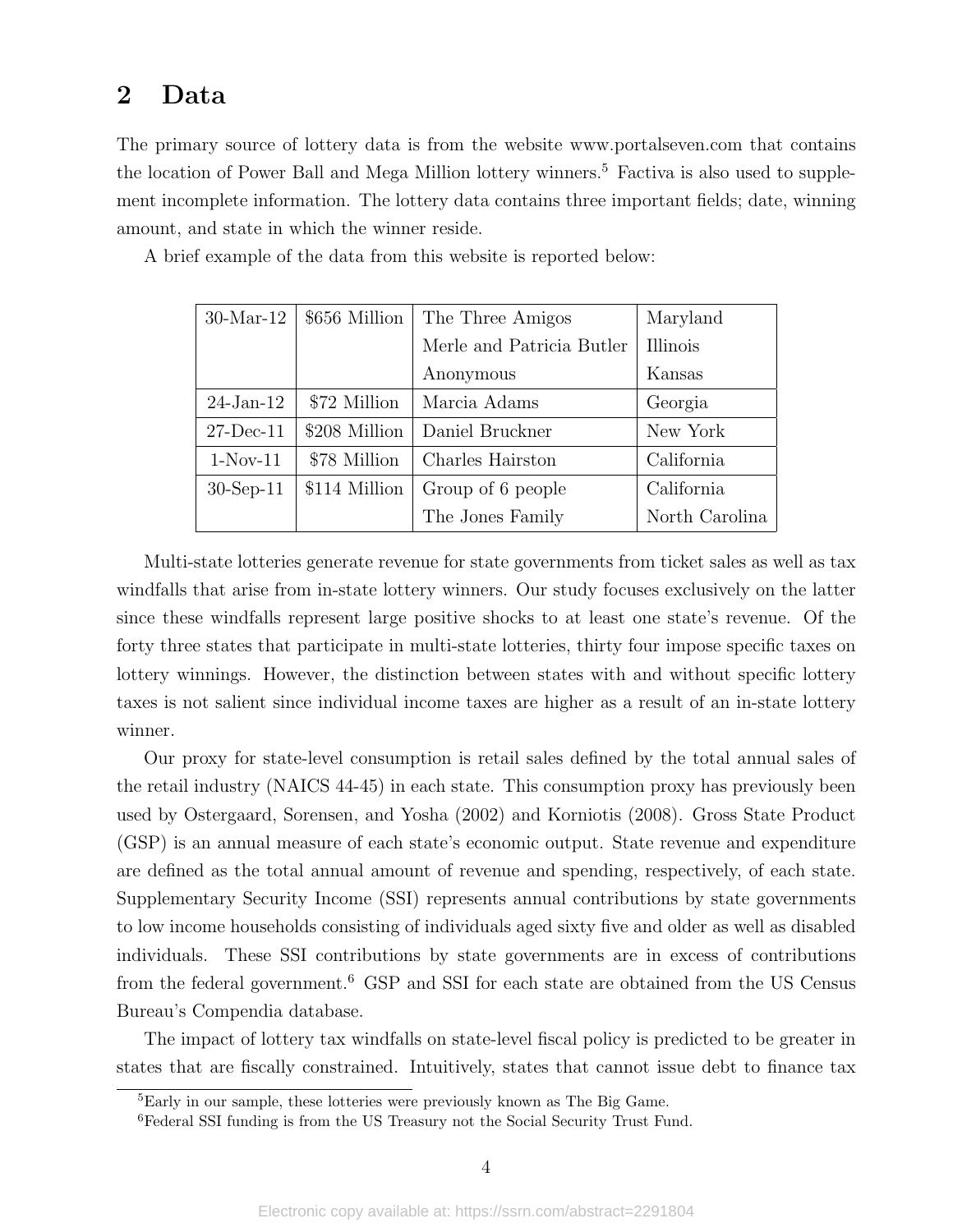reductions or increased spending during bust periods are more reliant on lottery tax windfalls. The Advisory Commission on Intergovernmental Relations (1987) summarizes the stringency of each state's balanced budget amendment by assigning states an ACIR score between zero and ten. A higher ACIR score corresponds to a more stringent balanced budget amendment. Variation in the ACIR index accounts for whether a state's balanced budget amendment is constitutional or statutory, enforced by an independent or politically appointed judge, and accompanied by governor veto power. Bohn and Inman (1996) emphasize the stringency provided by end-of-the-year (not beginning-of-the-year) constitutional budget restrictions (not statutory) enforced by independent (not politically appointed) state supreme courts.<sup>7</sup> Poterba (1994) uses the ACIR variable to explain the response of fiscal policy to unexpected deficits.

States have also adopted budget stabilization ("rainy day") funds to institutionalize savings. Wagner and Elder (2005) describe the deposit and withdrawal rules associated with stabilization funds, which range from one to five. As with the ACIR index, higher values denote more stringent requirements. These authors also report that state government expenditures are less volatile in states with stringent budget stabilization fund requirements because of the rules governing their deposits and withdrawals.

The balanced budget amendment and stabilization fund thresholds that identify a fiscally constrained state are two and three, respectively. These thresholds define the smallest possible nonempty subset of states. Specifically, the ACIR index starts from zero but no state is assigned a one. Therefore, two is the smallest meaningful threshold for the ACIR index. The smallest value for the deposit and withdrawal rules is one, hence their smallest possible sum is two and the smallest meaningful threshold for this sum is consequently three. In summary, states that are not fiscally constrained have the least stringent balanced budget amendments and the least stringent rules governing their budget stabilization fund.

Panel A of Table 2 provides summary statistics for annual state-level retail sales (consumption), GSP, and SSI expenditures during the 1998 to 2009 sample across all 50 states. Summary statistics for levels, which vary significantly across states, and log-growth rates that vary less across states are both presented. In Panel B, summary statistics are reported for the subset of 41 fiscally constrained states.

As indicated by Panel C of Table 2, lottery participation is counter-cyclical. Consequently, lottery tax windfalls relative to SSI are larger and more frequent during bust periods than during boom periods. The larger lottery tax windfalls (relative to SSI) in bust periods mo-

<sup>7</sup>The National Conference of State Legislatures (2004) estimates that at least 75% of government expenditures are affected by balanced budget amendments. These amendments apply to a state's general fund, which defines the majority of its discretionary budget. Bohn and Inman (1996) conclude that balanced budget amendments are not responsible for transferring general fund deficits into other funds designed for employee pensions or capital expenditures.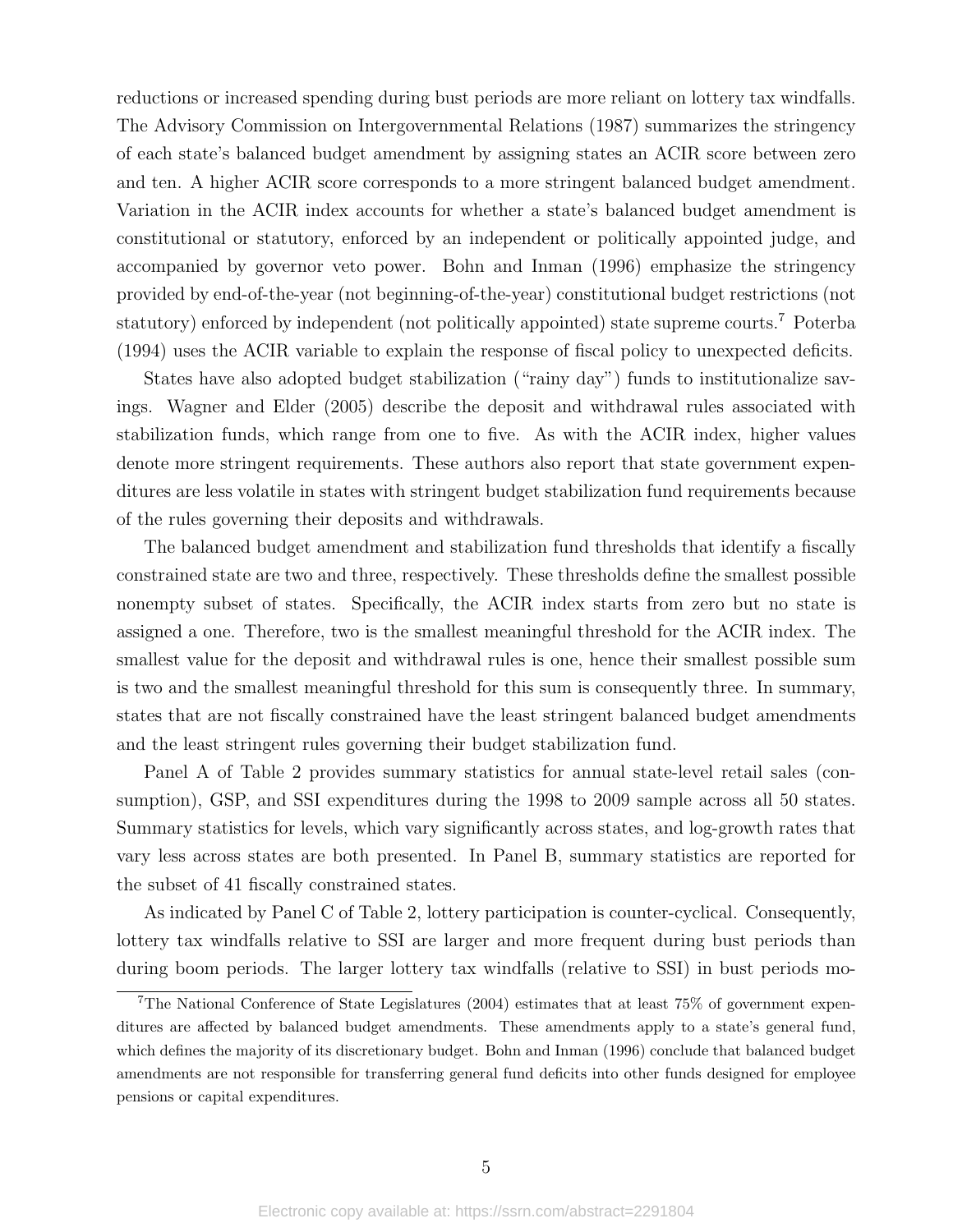tivates our use of state-year dummy variables that equal one if there is at least one lottery winner in a state in a particular year. These dummy variables are not related to the amount of the lottery tax windfall. Consequently, these variables are immune to any difference in the tax implications of lottery winners opting to receive a lump sum payment or annuity.

# 3 Empirical Results

Our empirical tests investigate the impact of lottery tax windfalls on growth in state government expenditures for social security income and state government revenue as well as growth in personal incomes. Our focus on SSI expenditures is motivated by these payments being directed towards households with the most stringent budget constraints. Similarly, we focus on individual income tax collections since corporate taxes and other fees received by state governments are not expected to be sensitive to lottery windfalls. After examining the impact of lottery tax windfalls on SSI expenditures, we examine the consumption implications of these expenditures as well as the direct link between lottery tax windfalls and consumption.

## 3.1 Lottery Tax Windfalls, SSI Expenditures, and Consumption

The respective impacts of lottery tax windfalls on SSI expenditures and the impact of both lottery tax windfalls and SSI expenditures on state-level consumption are reported in Table 3. State-year panel regressions with state and year fixed effects are utilized by this analysis. Standard errors in these panel regressions are clustered at the state level during the 1998 to 2009 sample period.

The first panel regression investigates the consumption (CON) implications of SSI spending

$$
CON_{j,t} = \beta_1 \text{Bust}_{j,t} + \beta_2 \text{Boom}_{j,t} + \beta_3 \text{SSI}_{j,t} + \beta_4 \text{Bust} * \text{SSI}_{j,t} + \beta_5 \text{Boom} * \text{SSI}_{j,t} + \gamma_1 \text{State}_j + \gamma_2 \text{Year}_t + \epsilon_{j,t}.
$$
\n
$$
(1)
$$

where  $\text{DLW}_{j,t}$  equals one if there is a lottery winner in state j in year t and zero otherwise. State<sub>j</sub> and Year<sub>t</sub> refer to state and year fixed effects. A subsequent panel regression

$$
X_{j,t} = \beta_1 \text{Bust}_{j,t} + \beta_2 \text{Boom}_{j,t} + \beta_3 \text{DLW}_{j,t} + \beta_4 \text{Bust} * \text{DLW}_{j,t} + \beta_5 \text{Boom} * \text{DLW}_{j,t} + \gamma_1 \text{State}_j + \gamma_2 \text{Year}_t + \epsilon_{j,t}
$$
\n(2)

has a dependent variable  $X$  that equals state-level consumption, SSI expenditures, personal income, and individual income tax collections in each year.

According to Table 3, higher state-level SSI expenditures coincide with higher state-level consumption, although this effect is limited to bust periods since the  $\beta_4$  coefficient is positive while the  $\beta_3$  and  $\beta_5$  coefficients are insignificant. In particular, the interaction between Bust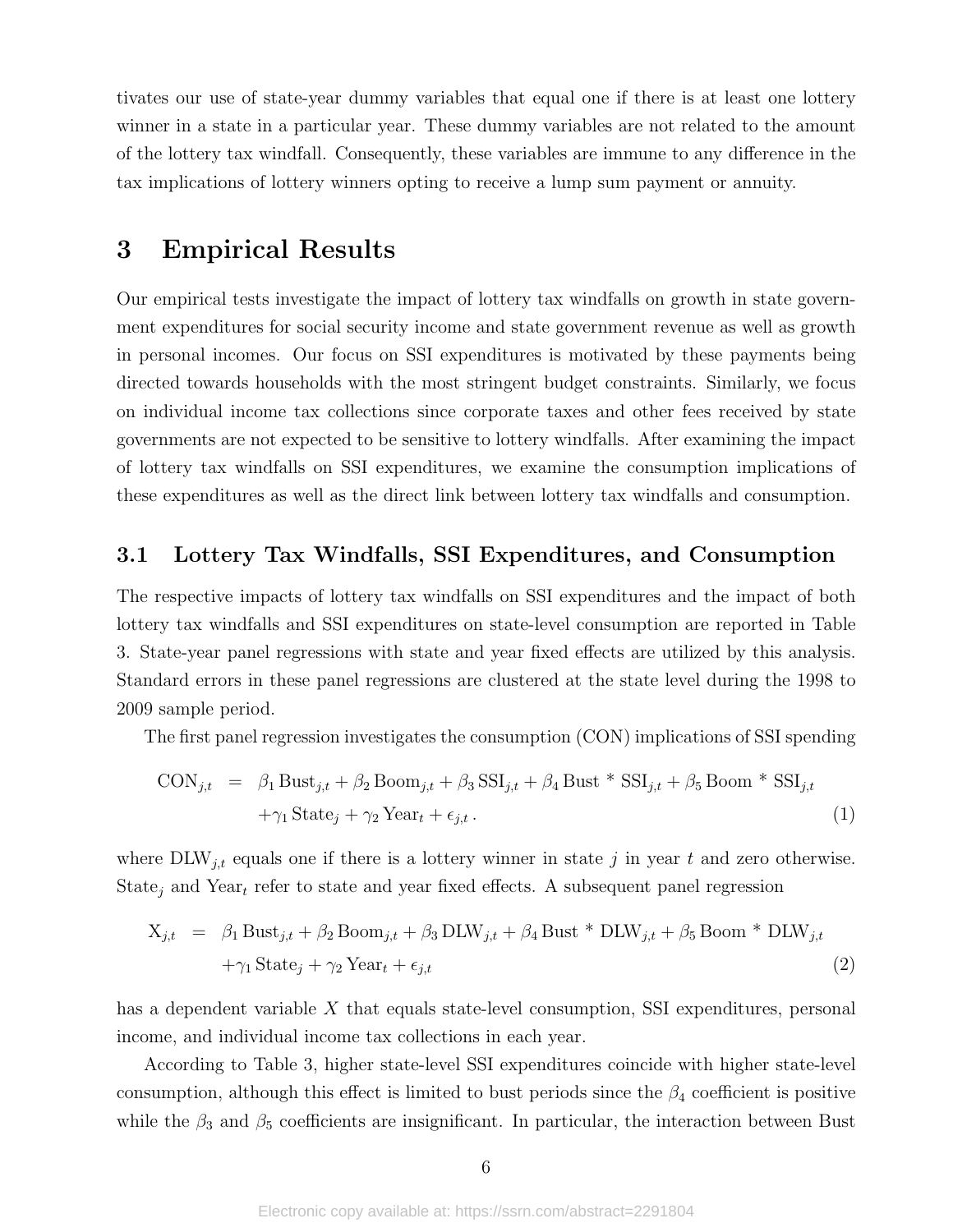and SSI is 0.2959 (t-statistic of 2.09) when consumption is the independent variable. This contrasts with a decline in consumption during bust periods that are not accompanied by lottery tax windfalls since the  $\beta_1$  coefficient is -0.0150 (*t*-statistic of -2.57).

Table 3 also indicates that state governments use lottery tax windfalls to increase SSI expenditures, but only in bust periods, as the interaction between the Bust and Lottery dummy variables has a positive  $\beta_4$  coefficient of 0.0069 (*t*-statistic of 2.13) when SSI is the independent variable. This contrasts with SSI payments being lower unconditionally during bust periods as the  $\beta_1$  coefficient is -0.0052 (*t*-statistic of -1.96). Thus, while state government SSI expenditures decline during bust periods in our sample of 41 fiscally constrained states, they increase in years that coincide with lottery tax windfalls.

An alternative specification replaces the lottery win dummy variables DLW with the dollardenominated amount of the lottery tax windfall. The previous interaction between the Bust and Lottery dummy variables has a positive  $\beta_4$  coefficient of 0.0113 (*t*-statistic of 1.94). However, when the dollar-denominated amount of the lottery tax windfall replaces DLW, this coefficient increases to 12.0461 and becomes more significant (t-statistic of 3.84).

Overall, lottery tax windfalls during bust periods facilitate higher government expenditures on SSI that increase consumption. However, during boom periods, neither of these lottery implications are apparent. Consequently, the impact of lottery tax windfalls on government spending and consumption are limited to bust periods. This evidence is consistent with household borrowing constraints, especially for SSI recipients, being tighter when economic growth rates are lower.

The last two columns of Table 3 are consistent with lottery tax windfalls increasing personal income, but only during bust periods. Indeed, the effect of lottery tax windfalls on personal income during boom periods is inconsequential. In addition, lottery wins increase individual income tax collections unconditionally but not during boom or bust periods. The insignificant impact of lottery wins on individual income tax collections in bust periods may be attributed to an overall reduction in personal income. Conversely, the decline in individual income tax collections during boom periods may result from government tax cuts.

# 3.2 Firm Implications of Lottery Tax Windfalls

To confirm the impact of lottery windfalls on consumption in bust periods, we estimate firmquarter panel regressions using single-state retail firms. Single-state firms are identified using the dataset of Garcia and Norli (2010) while retail firms are identified by SIC codes 5000 through 5999. Firm and year fixed effects are included during the 1998 to 2009 sample period. Standard errors are clustered at the state level as the source of variation is state-level lottery wins.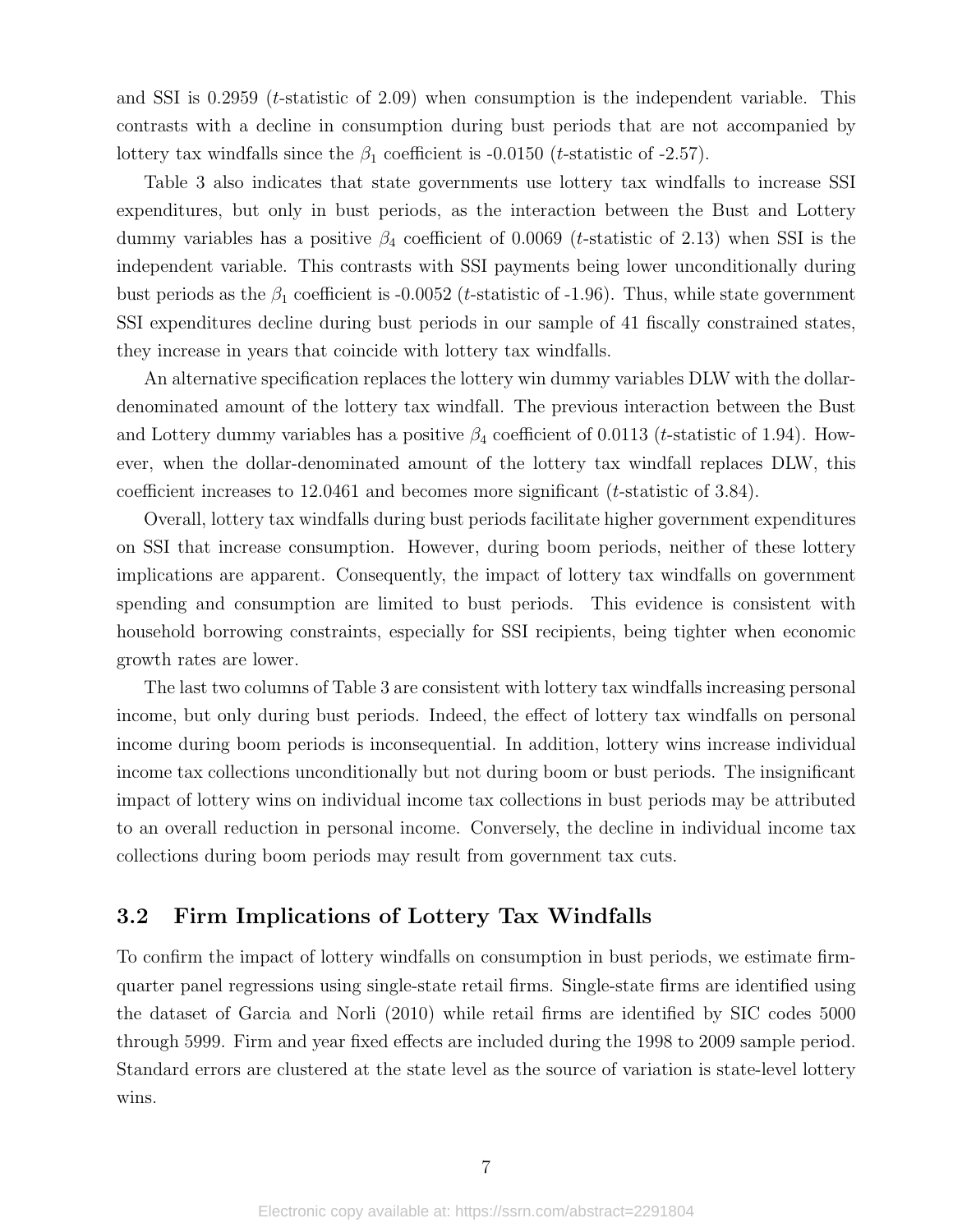The results in Panel A of Table 4 are based on the following panel regression

$$
Retail_{i,t} = \beta_1 \text{Bust}_{j,t} + \beta_2 \text{Boom}_{j,t} + \beta_3 \text{DLW}_{j,t} + \beta_4 \text{Bust} * \text{DLW}_{j,t} + \beta_5 \text{Boom} * \text{DLW}_{j,t} + \beta_6 \text{Log}(Assets)_{i,t} + \beta_7 \text{DA}_{i,t} + \beta_8 \text{MB}_{i,t} + \gamma_1 \text{Firm}_i + \gamma_2 \text{Year}_t + \epsilon_{i,t}
$$
(3)

where  $\text{Retail}_{i,t}$  denotes the annual revenue or annual earnings of 58 single-state retail firms. These 58 firms are headquartered in 20 fiscally constrained states, with details recorded in Panel B. As control variables, we include firm-level debt-to-assets (DA) and market-to-book (MB) ratios from COMPUSTAT. The former is defined by short-term and long-term debt divided by non cash assets.

The results in Panel A of Table 4 indicate that during bust periods, lottery tax windfalls increase the revenue and earnings of retail firms operating in states with lottery winners. Both revenue and earnings are normalized by total assets. In particular, the  $\beta_4$  coefficients for the interaction of the Bust and Lottery dummy variables are  $0.1583$  (*t*-statistic of 2.68) and  $0.0789$ (t-statistic of 2.51), respectively. Conversely, the  $\beta_4$  coefficients for the interaction in boom periods is insignificant for earnings and positive for revenue.

### 3.3 Robustness Tests

Tables 5 reports on several robustness tests. The first robustness test divides our sample of 41 fiscally constrained states into two different subsets. The first subset contains 37 states that are fiscally constrained and participate in multi-state lotteries. The results in this subset are nearly identical to our main results in Table 3. The second subset consists of the 9 states that are not fiscally constrained. Consistent with these state governments having the flexibility to run large budget deficits in bust periods, lottery tax windfalls do not exert a significant impact on SSI expenditures or consumption.

Table 6 confirms that lottery tax windfalls increase government expenditures rather than tax or debt reductions. Unlike SSI payments, total government expenditures do not increase during bust periods as a result of lottery tax windfalls. This finding is not unexpected as many government expenditures decline during bust periods due to a combination of balanced budget amendments and lower government revenue.

We conduct several additional tests to ascertain the robustness of our results in Table 3. The first robustness test addresses the appropriateness of using boom and bust thresholds defined during our 1998 to 2009 sample period. To address this issue, we consider thresholds defined by GSP growth rates during an extended sample period starting in 1963. These thresholds are utilized in Da, Warachka, and Yun (2013)'s study of state-level fiscal policy. These alternative boom and bust thresholds yield similar results as those in Table 3.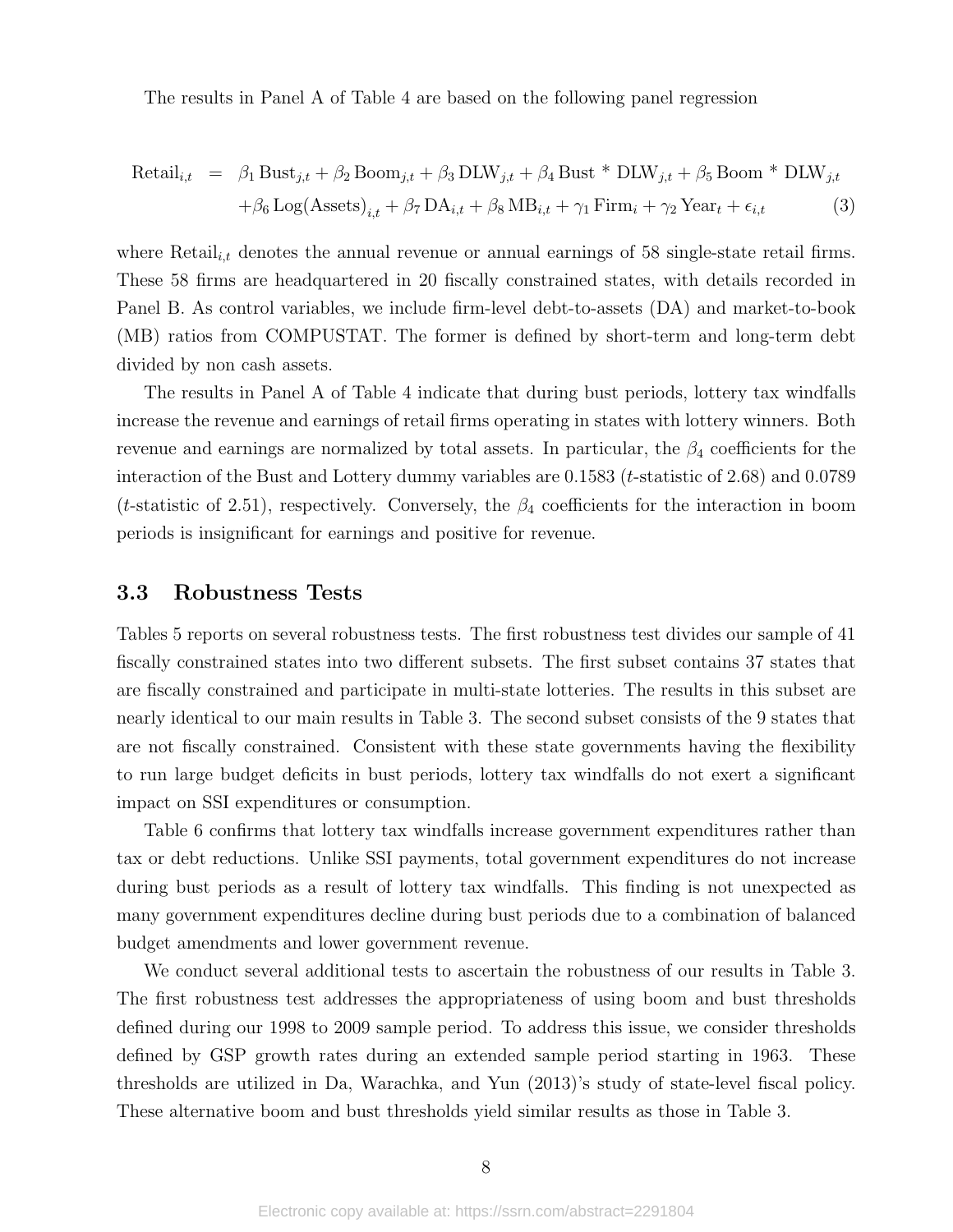The dummy variables for state-year lottery wins are replaced with a fractional count variable. This fractional count variable normalizes the total number of lottery wins in each state per year by the total number of lottery wins across all states in the same year. When aggregated across states, this state-year fractional count variable sums to one each year and is consequently not influenced by the counter-cyclical nature of lotteries. The interaction between lottery tax windfalls defined by this fractional count variable and bust periods continues to exert a positive influence on consumption.

Two placebo tests confirm the relevance of lottery wins and SSI expenditures to consumption. The first placebo test replaces SSI with government expenditures on highways. Regressing consumption on the interaction between bust periods and highway expenditures instead of the interaction between bust periods and SSI expenditures results in an insignificant coefficient (t-statistic of -0.63). Therefore, the impact of SSI expenditures on consumption is distinct from other government expenditures, a likely consequence of SSI recipients having stringent budget constraints.

The second placebo test scrambles the lottery win dummy variables by randomly assigning them to different years. A total of 1,000 random shuffles are implemented. Only 42 or 4.2% of these random shuffles produce a significantly positive coefficient for the interaction between the bust and lottery dummy variables at the 5% level. This percentage is consistent with the test's Type I error.

Finally, the time lag between lottery wins and SSI payments is difficult to examine directly with annual government expenditure data. Although state governments can spend anticipated lottery tax windfalls immediately since they have access to short-term credit, SSI recipients cannot consume additional SSI payments until they are received. The month in which each lottery win occurred is known but few wins occur towards the end of the year. Nonetheless, replacing SSI in year t with SSI in year  $t + 1$  leads to a marginally significant coefficient for the interaction between the BUST and DLW variables. Specifically, this coefficient is 0.0043 and has a t-statistic of 1.64. Therefore, there is evidence that lottery wins in year  $t$  increases SSI payments in year  $t + 1$ .

# 4 Conclusions

Multi-state lotteries provide tax windfalls to states whose residents win the lottery. Although counter-cyclical, these windfalls occur during a range of economic conditions. These windfalls can facilitate increased government expenditures or tax reductions. We examine the impact of these fiscal policy decisions on consumption. In particular, we examine government expenditures on social security income since households receiving this assistance are expected to have the tightest budget constraints.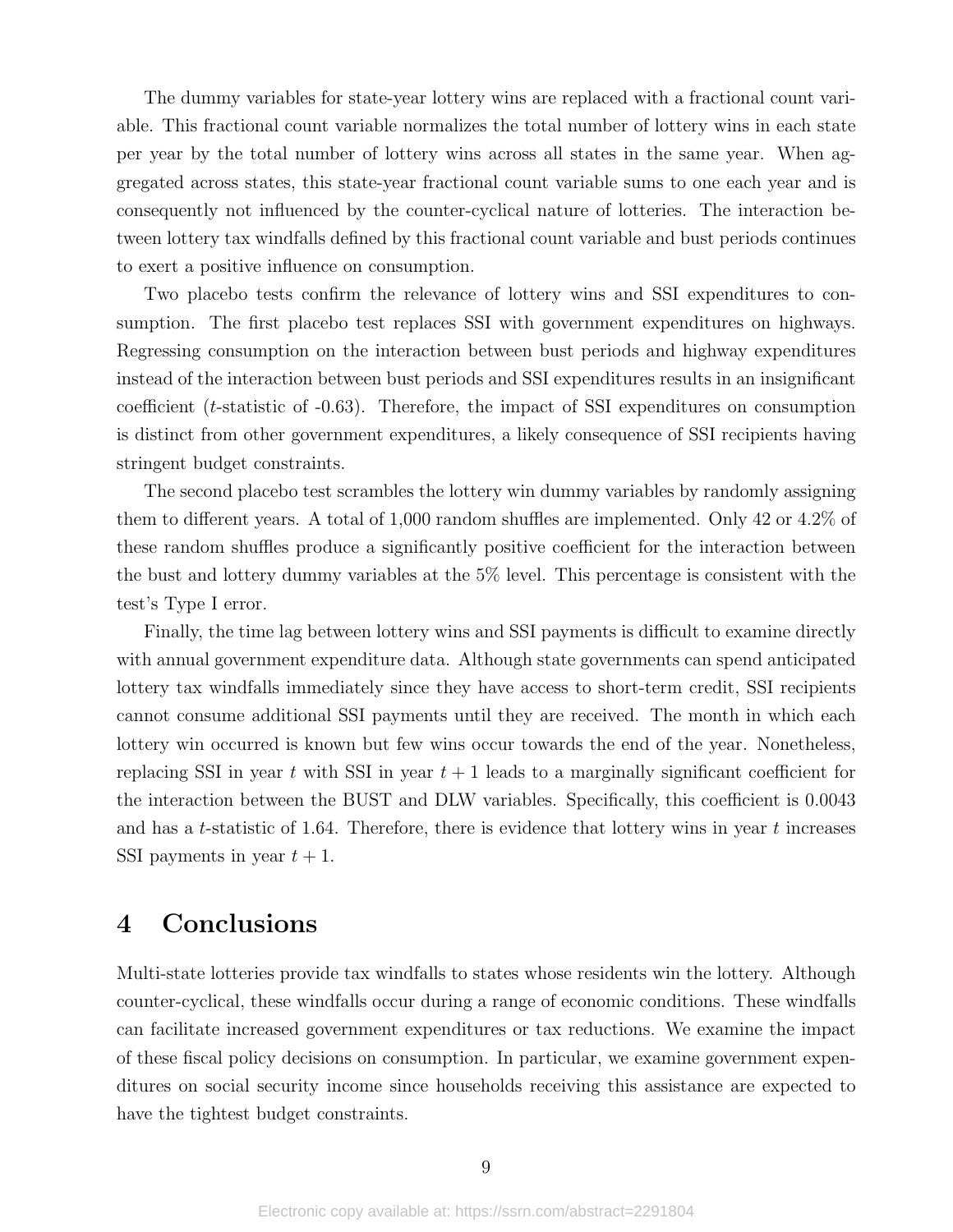We find evidence that lottery tax windfalls increase government expenditures on supplementary security income, but only during bust periods. Furthermore, these higher expenditures on social security income increase consumption. Once again, this finding is limited to bust periods. In the absence of lottery tax windfalls, state-level expenditures on social security income and consumption both decline during bust periods. Consequently, lottery tax windfalls are crucially important to the fiscal policies of state governments and their impact on consumption. The negligible impact of lottery tax windfalls on consumption during boom periods is consistent with time-varying household borrowing constraints that bind during bust periods.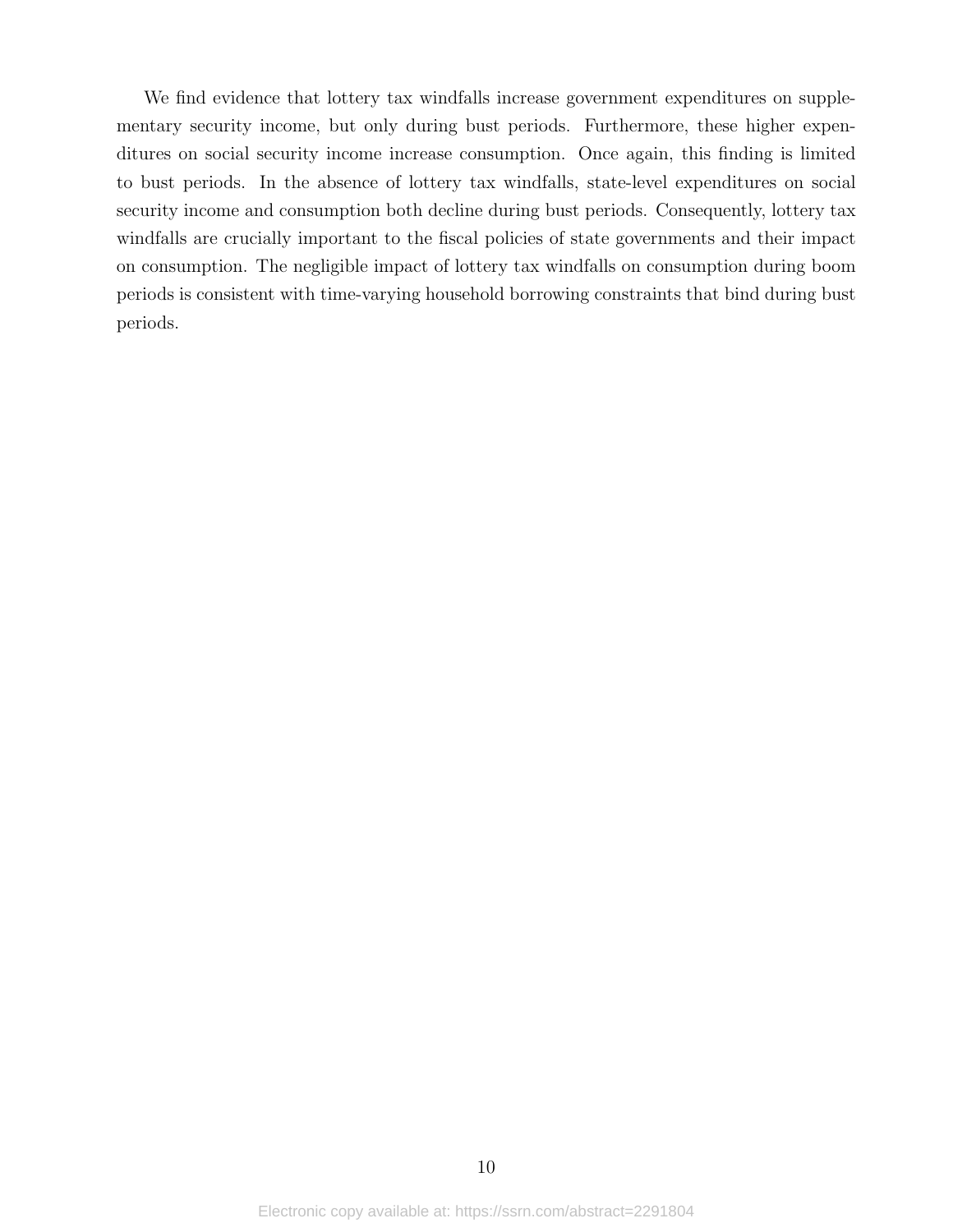# References

Barro, Robert J., 1974, Are government bonds net wealth? Journal of Political Economy 82, 10951117.

Da, Z., M. Warachka, and H. Yun, 2013, The impact of fiscal policy on stock returns. Working Paper.

Garcia, D., and O. Norli, 2010, Geographic dispersion and stock returns. Forthcoming in the Journal of Financial Economics.

Hubbard, G., J. Skinner, and S. Zeldes, 1994, Expanding the life-cycle model: Precautionary saving and public policy. American Economic Review 84, 174-179.

Johnson, D., J. Parker, and N. Souleles, 2006, Household expenditure and the income tax rebate of 2001. American Economic Review 96, 1589-1610.

Korniotis, G., 2008, Habit formation, incomplete markets, and the significance of regional risk for expected returns. Review of Financial Studies 21, 39-2172.

Lucas, D., 1994, Asset pricing with undiversifiable income risk and short sale constraints: Deepening the equity premium puzzle. Journal of Monetary Economics 34, 325-341.

McKay, A., and R. Reis, 2013, The role of automatic stabilizers in the US business cycle. Working Paper.

Ostergaard, C., B. Sorensen, and O. Yosha, 2002, Consumption and aggregate constraints: evidence from U.S. States and Canadian Provinces. Journal of the Political Economy 110, 634-645.

Parker, J., 2011, On measuring the effects of fiscal policy in recessions. Journal of Economic Literature 49, 703-718.

Parker, J., N. Souleles, D. Johnson, and R. McClelland, 2011, Consumer spending and the economic stimulus payments of 2008. Forthcoming in American Economic Review.

Storesletten, K., C. Telmer, and A. Yaron, 2004, Cyclical dynamics in idiosyncratic labor market risk. Journal of the Political Economy 112, 695-717.

Zeldes, S., 1989, Consumption and liquidity constraints: An empirical investigation. Journal of the Political Economy 97, 305-346.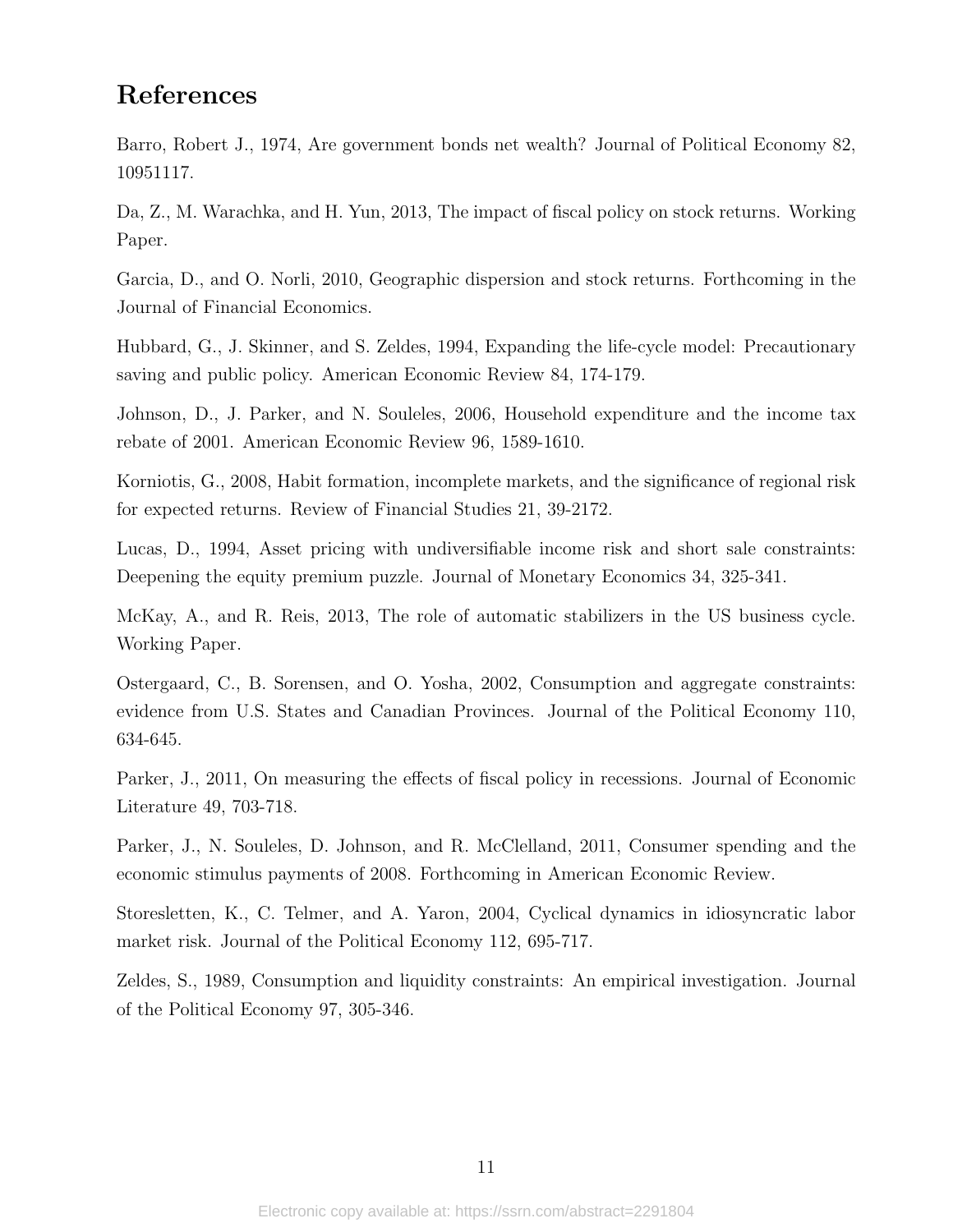#### Table 1: State Characteristics

This table reports state-level lottery participation and lottery taxes as well as the average rates of consumption growth (CON) and average economic growth rates (GSP). The proxy for state-level consumption is retail sales while GSP denotes gross state product. Social security income (SSI) denotes state government expenditures on low income households that contain elderly or disabled individuals. State-level fiscal constraints such as balanced budget amendments along with the deposit and withdrawal rules of budget stabilization funds are also reported. ACIR is a variable between zero and ten that increases with the stringency of a state's balanced budget amendment. The deposit and withdrawal rules are ranked between one and five.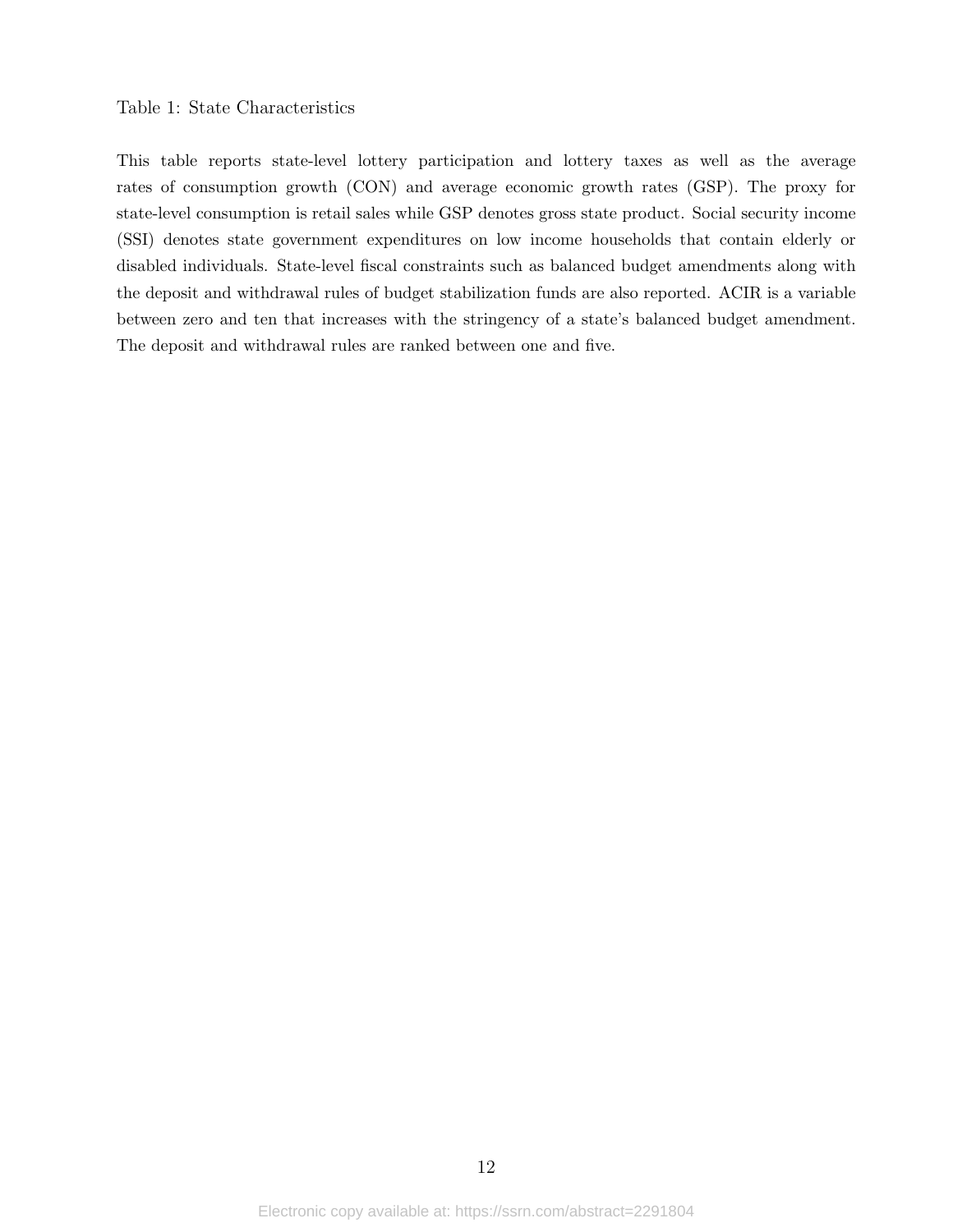|                                              |          | Lottery              | Lottery  | CON       | $\operatorname{GSP}$ | SSI over     | $\operatorname{ACIR}$ | Deposit          | With.                   | Fiscal               |
|----------------------------------------------|----------|----------------------|----------|-----------|----------------------|--------------|-----------------------|------------------|-------------------------|----------------------|
| State                                        | Lottery  | tax                  | tax      | growth    | growth               | Gov. Expend. | index                 | rules            | rules                   | Constraints          |
| $\mathbf{A}\mathbf{K}$                       | $\rm No$ | $\rm No$             | $0.00\%$ | $0.658\%$ | $4.891\%$            | $0.611\%$    | $6\phantom{.}$        | $\,1$            | $\mathbf{1}$            | $\rm No$             |
| $\mathbf{AL}$                                | $\rm No$ | $\rm No$             | $0.00\%$ | 1.235%    | 4.007%               | $3.856\%$    | 10                    | $\sqrt{4}$       | $\mathbf{1}$            | Yes                  |
| $\rm{AR}$                                    | Yes      | Yes                  | 7.00%    | 1.219%    | 4.171%               | 3.199%       | 9                     | $\bf 5$          | $\overline{5}$          | Yes                  |
| $\mathbf{A}\mathbf{Z}$                       | Yes      | Yes                  | 5.00%    | 0.437%    | 5.431%               | 2.038%       | 10                    | $\overline{4}$   | $\overline{4}$          | Yes                  |
| ${\rm CA}$                                   | Yes      | $\rm No$             | $0.00\%$ | 1.125%    | 4.710%               | 3.823%       | $\,6\,$               | $\boldsymbol{2}$ | $\overline{\mathbf{2}}$ | Yes                  |
| CO                                           | Yes      | Yes                  | 4.00%    | 0.106%    | 5.078%               | 1.435%       | 10                    | 3                | $\overline{2}$          | Yes                  |
| CT                                           | Yes      | $\operatorname{Yes}$ | 6.70%    | 0.998%    | 3.690%               | 1.270%       | $\overline{5}$        | $\,2$            | 3                       | $\operatorname{Yes}$ |
| DE                                           | Yes      | $\rm No$             | $0.00\%$ | 0.309%    | 4.760%               | 1.155%       | 10                    | $\,2$            | 3                       | $\operatorname{Yes}$ |
| $\rm FL$                                     | Yes      | $\rm No$             | $0.00\%$ | 0.415%    | 5.075%               | 3.235%       | 10                    | $\,2$            | $\overline{2}$          | $\operatorname{Yes}$ |
| $_{\mathrm{GA}}$                             | Yes      | $\operatorname{Yes}$ | $6.00\%$ | $-0.241%$ | 4.178%               | $2.793\%$    | 10                    | $\,2$            | $\mathbf{1}$            | $\operatorname{Yes}$ |
| $_{\rm HI}$                                  | $\rm No$ | $\rm No$             | $0.00\%$ | 0.473%    | 4.370%               | 1.445%       | 10                    | $\,1$            | $\sqrt{3}$              | $\operatorname{Yes}$ |
| IA                                           | Yes      | $\operatorname{Yes}$ | $5.00\%$ | 1.748%    | 4.057%               | 1.380%       | 10                    | $\mathbf{1}$     | $\mathbf{1}$            | $\rm No$             |
| $\rm ID$                                     | Yes      | $\operatorname{Yes}$ | 7.80%    | 1.105%    | 5.351%               | 1.706%       | 10                    | $\mathbf{1}$     | $\mathbf{1}$            | $\rm No$             |
| ${\rm IL}$                                   | Yes      | $\operatorname{Yes}$ | 5.00%    | 0.848%    | 3.515%               | 2.498%       | $\,4$                 | $\,2$            | $\mathbf{1}$            | $\operatorname{Yes}$ |
| $\ensuremath{\text{IN}}$                     | Yes      | $\operatorname{Yes}$ | 3.40%    | 0.486%    | 3.320%               | 1.919%       | 10                    | $\overline{4}$   | $\overline{4}$          | $\operatorname{Yes}$ |
| $_{\rm KS}$                                  | Yes      | $\operatorname{Yes}$ | $5.00\%$ | 0.804%    | $4.197\%$            | 1.576%       | 10                    | $\,3$            | $\mathbf{1}$            | $\operatorname{Yes}$ |
| KY                                           | Yes      | $\operatorname{Yes}$ | $6.00\%$ | 0.629%    | 3.206%               | 4.217%       | 10                    | $\,2$            | $\mathbf{1}$            | $\operatorname{Yes}$ |
| $\rm{LA}$                                    | Yes      | $\operatorname{Yes}$ | $5.00\%$ | 2.444%    | 4.643%               | 3.609%       | $\overline{4}$        | $\,2$            | $\mathbf{1}$            | $\operatorname{Yes}$ |
| $\rm MA$                                     |          | $\operatorname{Yes}$ | $5.00\%$ |           |                      |              | 3                     | $\,2$            | $\,1$                   | $\operatorname{Yes}$ |
|                                              | Yes      |                      |          | 0.847%    | 3.978%               | 2.471%       | $\,6$                 |                  |                         |                      |
| MD                                           | Yes      | $\operatorname{Yes}$ | 8.50%    | 0.469%    | 5.150%               | 1.814%       |                       | 3                | $\,1$                   | $\operatorname{Yes}$ |
| $\operatorname{ME}$                          | Yes      | $\operatorname{Yes}$ | $5.00\%$ | 1.677%    | 4.181%               | 2.060%       | 9                     | $\boldsymbol{2}$ | $\mathbf{1}$            | $\operatorname{Yes}$ |
| MI                                           | Yes      | Yes                  | 4.35%    | 0.605%    | 1.538%               | 2.265\%      | $\,6\,$               | $\sqrt{4}$       | $\overline{4}$          | Yes                  |
| <b>MN</b>                                    | Yes      | Yes                  | 7.25%    | 0.819%    | 4.285%               | 1.212%       | $8\,$                 | $\,1$            | $\mathbf{1}$            | $\rm No$             |
| MO                                           | Yes      | Yes                  | 4.00%    | 0.793%    | 3.420%               | $2.524\%$    | 10                    | $\mathbf{1}$     | $\mathbf{1}$            | No                   |
| $\rm MS$                                     | $\rm No$ | $\rm No$             | $0.00\%$ | 1.294%    | 3.866%               | 3.910%       | 9                     | $\,1$            | $\,1$                   | $\rm No$             |
| MT                                           | Yes      | Yes                  | $6.90\%$ | 1.687%    | 4.971%               | 1.447%       | 10                    | $\bf 5$          | $\bf 5$                 | Yes                  |
| NC                                           | Yes      | Yes                  | $7.00\%$ | 0.328\%   | 4.895%               | 2.372%       | 10                    | $\boldsymbol{2}$ | $\mathbf{1}$            | Yes                  |
| $\rm ND$                                     | Yes      | Yes                  | 5.54%    | 2.293%    | 5.777%               | 0.993%       | $8\,$                 | $\boldsymbol{2}$ | $\overline{4}$          | Yes                  |
| $_{\rm NE}$                                  | Yes      | Yes                  | $5.00\%$ | 1.029%    | 4.369%               | 1.445%       | 10                    | $\overline{2}$   | $\,2$                   | Yes                  |
| $\rm{NH}$                                    | Yes      | $\rm No$             | $0.00\%$ | 1.693%    | 4.038%               | 1.190%       | $\,2$                 | $\overline{2}$   | $\overline{2}$          | Yes                  |
| ${\rm NJ}$                                   | Yes      | Yes                  | 10.80%   | 1.717%    | $3.721\%$            | 1.616%       | 10                    | $\boldsymbol{2}$ | $\overline{2}$          | Yes                  |
| NM                                           | Yes      | Yes                  | $6.00\%$ | 0.720%    | 3.768%               | 2.036%       | 10                    | $\,2$            | $\mathbf{1}$            | Yes                  |
| ${\rm NV}$                                   | $\rm No$ | $\rm No$             | $0.00\%$ | 0.545%    | 6.269%               | 1.779%       | $\overline{4}$        | $\overline{4}$   | $\boldsymbol{2}$        | Yes                  |
| ${\rm NY}$                                   | Yes      | Yes                  | 8.97%    | 2.147%    | 4.028%               | 2.756%       | $\,3$                 | $\overline{4}$   | $\boldsymbol{2}$        | Yes                  |
| OH                                           | Yes      | Yes                  | $6.00\%$ | 0.612%    | 2.520%               | 2.237%       | 10                    | $\overline{2}$   | $\mathbf{1}$            | Yes                  |
| OK                                           | Yes      | Yes                  | 4.00%    | 1.690%    | 4.842\%              | 2.414\%      | 10                    | $\overline{2}$   | 3                       | Yes                  |
| <b>OR</b>                                    | Yes      | ${\rm Yes}$          | 8.00%    | $-0.433%$ | 4.763%               | 1.542\%      | 8                     | $\,1$            | $\mathbf{1}$            | No                   |
| ${\rm PA}$                                   | Yes      | $\rm No$             | $0.00\%$ | 0.998%    | 3.713%               | $2.759\%$    | $\,6\,$               | $\,2$            | 3                       | Yes                  |
| $\rm RI$                                     | Yes      | Yes                  | 7.00%    | 1.039%    | 4.387%               | 2.522%       | 10                    | $\mathbf{1}$     | $\overline{2}$          | Yes                  |
| $\operatorname{SC}$                          | Yes      | ${\rm Yes}$          | 7.00%    | 0.486%    | 3.978%               | 2.231%       | $10\,$                | $\sqrt{3}$       | $\overline{2}$          | Yes                  |
| ${\rm SD}$                                   | Yes      | $\rm No$             | $0.00\%$ | 1.119%    | 5.285\%              | 1.776%       | 10                    | $\,2$            | $\,2$                   | Yes                  |
| $\rm TN$                                     | Yes      | $\rm No$             | $0.00\%$ | 0.444%    | 3.916%               | 3.451%       | 10                    | $\,3$            | $\overline{2}$          | Yes                  |
| $\mathcal{T}\mathcal{X}$                     | Yes      | $\rm No$             | $0.00\%$ | 0.791%    | $5.242\%$            | 2.683%       | $8\,$                 | $\boldsymbol{2}$ | $\overline{2}$          | Yes                  |
| ${\rm UT}$                                   | $\rm No$ | $\rm No$             | $0.00\%$ | 0.466%    | 5.718%               | 0.977%       | 10                    | $\boldsymbol{2}$ | $\overline{2}$          | Yes                  |
| VA                                           | Yes      | $\operatorname{Yes}$ | $4.00\%$ | 0.930%    | 5.434%               | 1.975%       | 8                     | $\,4$            | $\overline{4}$          | Yes                  |
| ${\rm VT}$                                   | Yes      | $\operatorname{Yes}$ | $6.00\%$ | 2.528\%   | $3.891\%$            | 1.505%       | $\boldsymbol{0}$      | $\,2$            | $\,2$                   | $\rm No$             |
| <b>WA</b>                                    | Yes      | $\rm No$             | $0.00\%$ | 1.382%    | 4.872%               | 1.842%       | 8                     | $\boldsymbol{2}$ | $\sqrt{3}$              | Yes                  |
| WI                                           | Yes      | $\operatorname{Yes}$ | 7.75%    | 0.936%    | 3.696%               | 1.535%       | $\,6$                 | $\,3$            | $\,2$                   | Yes                  |
| $\ensuremath{\text{W}}\ensuremath{\text{V}}$ | Yes      | $\operatorname{Yes}$ | $6.50\%$ | 2.050%    | 3.800%               | 3.930%       | $10\,$                | $\sqrt{2}$       | $\overline{2}$          | Yes                  |
| $\ensuremath{\text{WY}}$                     | No       | $\rm No$             | $0.00\%$ | 3.268\%   | 7.108%               | $0.734\%$    | 8                     | $\,1$            | $1\,$                   | No                   |
| Average                                      |          |                      | $4.13\%$ | $1.035\%$ | 4.401%               | $2.155\%$    | 8                     | 2.32             | 2.04                    |                      |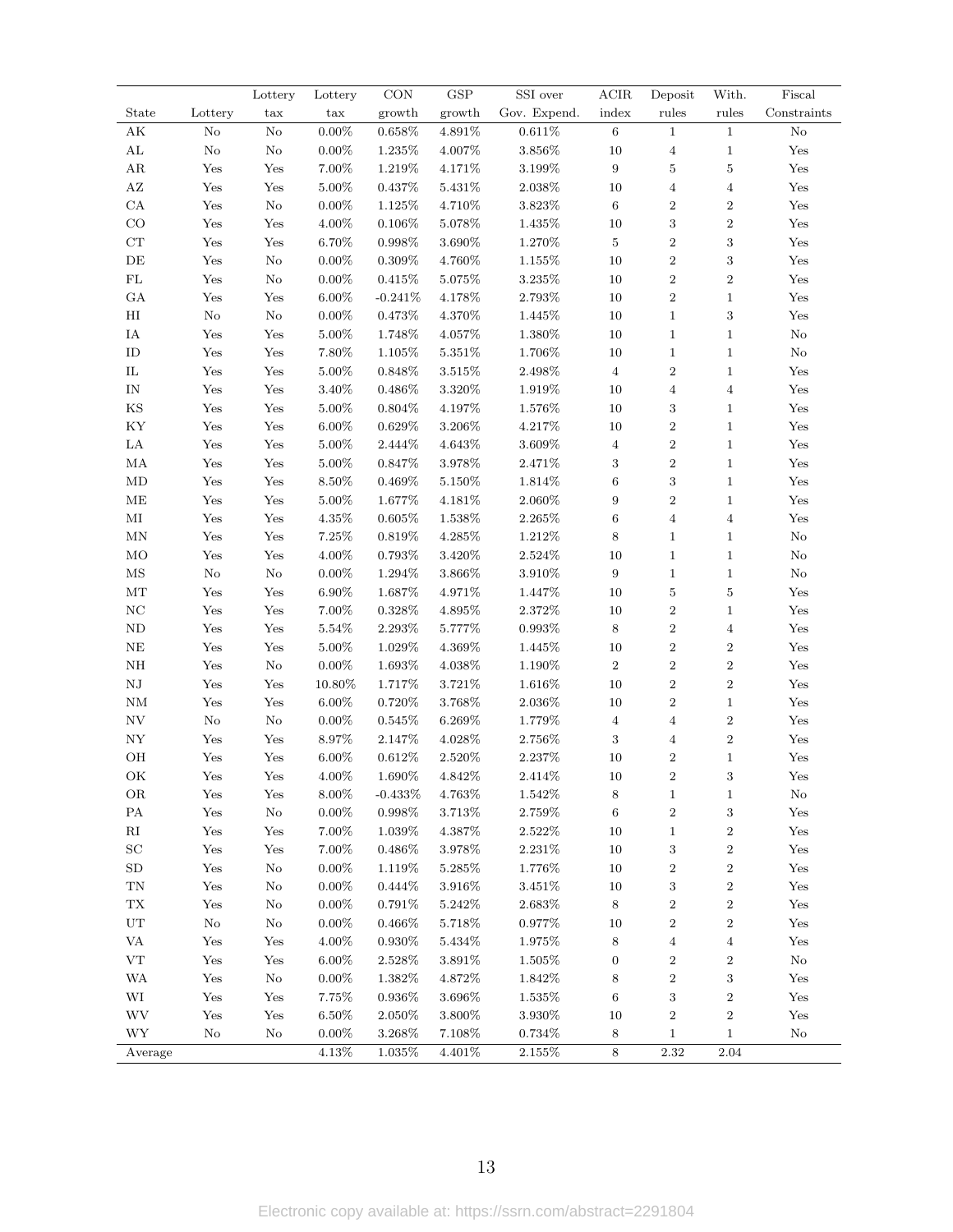#### Table 2: Summary Statistics

Panel A reports the number of state-year observations for consumption, gross state product (GSP), and government expenditures on social security income (SSI). The mean, standard deviation, and median of these observations are reported for all 50 states. Both levels, which vary across states, and annualized growth rates that vary less across states are reported. Panel B replicates Panel A using the subset of 41 fiscally constrained states. A state is fiscally constrained if its ACIR index exceeds two or the sum of the deposit and withdrawal rules pertaining to its budget stabilization fund exceeds three. In Panel C, lottery tax windfalls in each state are normalized by government expenditures on social security income (SSI) in the same year. Summary statistics for these normalized windfalls are then separated into bust and boom periods. These periods are defined by years in which a state's GSP growth is in the bottom quintile and top quintile, respectively.

|             |     |        | Levels  |        |           | Growth rates |           |
|-------------|-----|--------|---------|--------|-----------|--------------|-----------|
|             | N   | Mean   | Std Dev | Median |           | Mean Std Dev | Median    |
| Consumption | 550 | 15080  | 17857   | 9882   | $1.035\%$ | $4.906\%$    | $2.555\%$ |
| <b>GSP</b>  | 600 | 230700 | 279832  | 142758 | $4.401\%$ | $3.305\%$    | 4.596\%   |
| <b>SSI</b>  | 500 | 746    | 1232    | 419    | 4.180\%   | $2.462\%$    | $3.915\%$ |

Panel: Summary statistics for all 50 states

Panel B: Summary statistics for 41 states with fiscal constraints

|                         |     |        | Levels         |        |           | Growth rates        |  |
|-------------------------|-----|--------|----------------|--------|-----------|---------------------|--|
|                         | N   | Mean   | Std Dev Median |        |           | Mean Std Dev Median |  |
| Consumption $451$ 17011 |     |        | 19067          | 11621  | $0.975\%$ | $4.956\%$ $2.641\%$ |  |
| <b>GSP</b>              | 492 | 260144 | 299167         | 169309 | $4.352\%$ | $3.051\%$ $4.607\%$ |  |
| <b>SSI</b>              | 410 | 855    | 1333           | 481    | $4.087\%$ | $2.433\%$ $3.688\%$ |  |

#### Panel C: Lottery tax windfalls / SSI

|      | N   |           | Mean Std Dev Median |           |
|------|-----|-----------|---------------------|-----------|
| Bust | 141 | $27.94\%$ | $54.78\%$           | $12.28\%$ |
| Boom | 78. | $9.99\%$  | 9.40\%              | $7.73\%$  |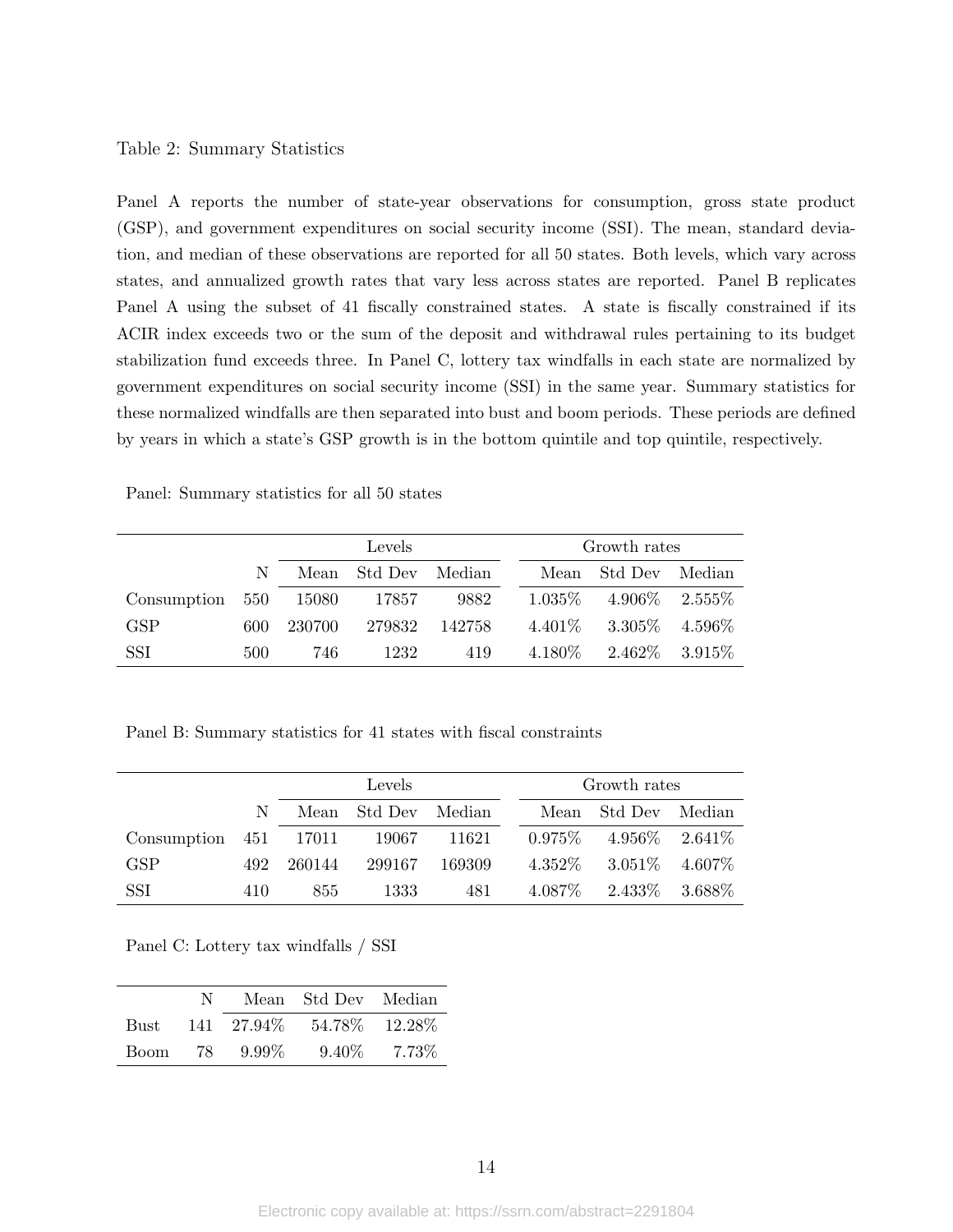Table 3: Lottery Windfalls, SSI Expenditures, and Consumption Table 3: Lottery Windfalls, SSI Expenditures, and Consumption

expenditures and consumption are reported. These results arise from state-year panel regressions with state and year fixed effects. Standard errors are clustered at the state level. Boom and bust periods are defined at the state-level as years in which GSP growth is in the top The results in this table pertain to 41 fiscally unconstrained states from 1998 to 2009. The impact of lottery tax windfalls, identified by dummy variables if a resident in a state wins the lottery during a specific year, on state government social security income (SSI) quintile and bottom quintile, respectively. The effects of lottery tax windfalls on personal income and individual income tax collections are The results in this table pertain to 41 fiscally unconstrained states from 1998 to 2009. The impact of lottery tax windfalls, identified by dummy variables if a resident in a state wins the lottery during a specific year, on state government social security income (SSI) expenditures and consumption are reported. These results arise from state-year panel regressions with state and year fixed effects. Standard errors are clustered at the state level. Boom and bust periods are defined at the state-level as years in which GSP growth is in the top quintile and bottom quintile, respectively. The effects of lottery tax windfalls on personal income and individual income tax collections are also presented. All the effects are examined contemporaneously using state-year observations. also presented. All the effects are examined contemporaneously using state-year observations.

|                                                   | Consumption                   | Consumption  | Consumption  | <b>SSI</b>  | Personal<br>Income | Income Tax<br>Individual |
|---------------------------------------------------|-------------------------------|--------------|--------------|-------------|--------------------|--------------------------|
| Bust                                              | $-0.0150**$                   | $-0.0102**$  | $-0.0090**$  | $-0.0052*$  | $-0.0169***$       | 0.0097                   |
|                                                   | $-2.57$                       | $-2.49$      | $-2.45$      | $-1.96$     | $-5.49$            | 0.73                     |
| SSI                                               | $-0.0966$                     |              |              |             |                    |                          |
|                                                   | $-0.89$                       |              |              |             |                    |                          |
| Bust * SSI                                        | $0.2959***$                   |              |              |             |                    |                          |
|                                                   | 2.09                          |              |              |             |                    |                          |
| Boom                                              | 0.0074                        | $0.0169***$  | $0.0153***$  | $-0.0035$   | $0.0121***$        | $0.0200**$               |
|                                                   | $0.67\,$                      | $5.50\,$     | $5.26$       | $-1.51$     | 4.34               | 2.15                     |
| Boom * SSI                                        | 0.1423                        |              |              |             |                    |                          |
|                                                   | $0.5\ensuremath{\mathcal{Q}}$ |              |              |             |                    |                          |
| Lottery indicator                                 |                               | 0.0019       |              | 0.0017      | 0.0004             | $0.0160**$               |
|                                                   |                               | $0.43\,$     |              | $0.86\,$    | $0.16\,$           | $\it 2.09$               |
| Bust * Lottery indicators                         |                               | $0.0113*$    |              | $0.0069**$  | $0.0090**$         | 0.0074                   |
|                                                   |                               | $1.94\,$     |              | $\it 2.13$  | $2.38\,$           | $0.4\,\mathrm{O}$        |
| Boom * Lottery indicators                         |                               | $-0.0081$    |              | $-0.0058$   | 0.0005             | $-0.0294*$               |
|                                                   |                               | $-0.83$      |              | $-0.68$     | 0.09               | $-1.99$                  |
| Lottery tax windfall / total tax revenue          |                               |              | $-4.3397***$ |             |                    |                          |
|                                                   |                               |              | $-2.15$      |             |                    |                          |
| Bust * Lottery tax windfall / total tax revenue   |                               |              | 12.0461***   |             |                    |                          |
|                                                   |                               |              | $3.84\,$     |             |                    |                          |
| Boom * Lottery tax windfall $/$ total tax revenue |                               |              | $-7.2377$    |             |                    |                          |
|                                                   |                               |              | $-0.61$      |             |                    |                          |
| Constant                                          | $0.0487***$                   | $-0.0909***$ | $-0.0905***$ | $0.0276***$ | $0.0524***$        | $-0.1441***$             |
|                                                   | $11.29$                       | $-15.48$     | $-15.59$     | $10.21\,$   | $31.28\,$          | $-6.78$                  |
| Observations                                      | 369                           | 492          | 492          | 369         | 492                | 396                      |
| R-squared                                         | 0.811                         | 0.833        | 0.832        | 0.730       | 0.719              | 0.608                    |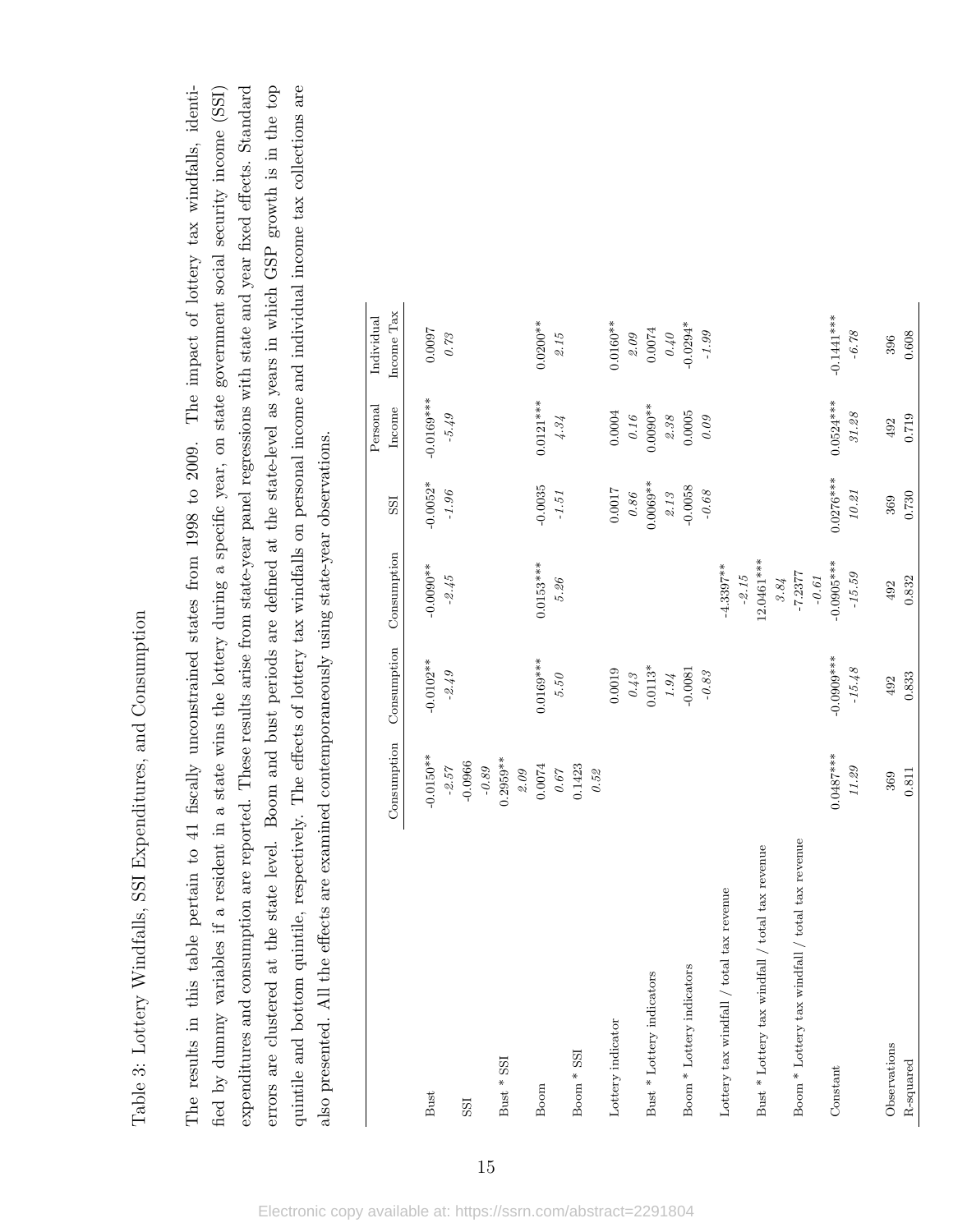#### Table 4: Impact of Lottery Tax Windfalls on Single-State Retail Firms

A total of 58 retail single-state firms in 20 fiscally constrained states are examined from 1998 to 2009. The panel regressions in Panel A use revenue and earnings normalized by assets as the dependent variable. These panel regressions are implemented with firm and year fixed effects. However, standard errors are clustered at the state-level since the impact of state-level lottery tax windfalls are investigated. The log of assets, debt-to-assets ratio, and market-to-book ratio control for size, leverage, and intangible assets. Boom and bust periods are defined at the state-level as years in which GSP growth is in the top quintile and bottom quintile, respectively. Panel B contains the distribution of 58 firm-level observations across the 20 states.

|                          |              | Revenue / Assets Earnings / Assets |
|--------------------------|--------------|------------------------------------|
|                          |              |                                    |
| <b>Bust</b>              | $-0.0028$    | $-0.0958**$                        |
|                          | $-0.09$      | $-2.38$                            |
| <b>Boom</b>              | $-0.0282$    | 0.0297                             |
|                          | $-1.07$      | 1.30                               |
| Lottery indicator        | $-0.0999*$   | $-0.0211$                          |
|                          | $-1.74$      | $-1.10$                            |
| Bust * Lottery indicator | $0.1583**$   | $0.0789**$                         |
|                          | 2.68         | 2.51                               |
| Boom * Lottery indicator | $0.1488*$    | 0.0025                             |
|                          | 2.00         | 0.11                               |
| Log (Assets)             | $-0.1610***$ | $0.1245***$                        |
|                          | $-3.79$      | 3.78                               |
| Debt / Assets            | $-0.1896$    | $-0.2835*$                         |
|                          | $-1.53$      | $-1.78$                            |
| Market-to-Book           | $0.0475***$  | 0.0054                             |
|                          | 3.16         | 0.46                               |
|                          |              |                                    |
| Constant                 | $1.3543***$  | $-0.4755***$                       |
|                          | 8.90         | $-3.61$                            |
|                          |              |                                    |
| Observations             | 802          | 347                                |
| R-squared                | 0.894        | 0.393                              |

Panel A: Single-state retail firms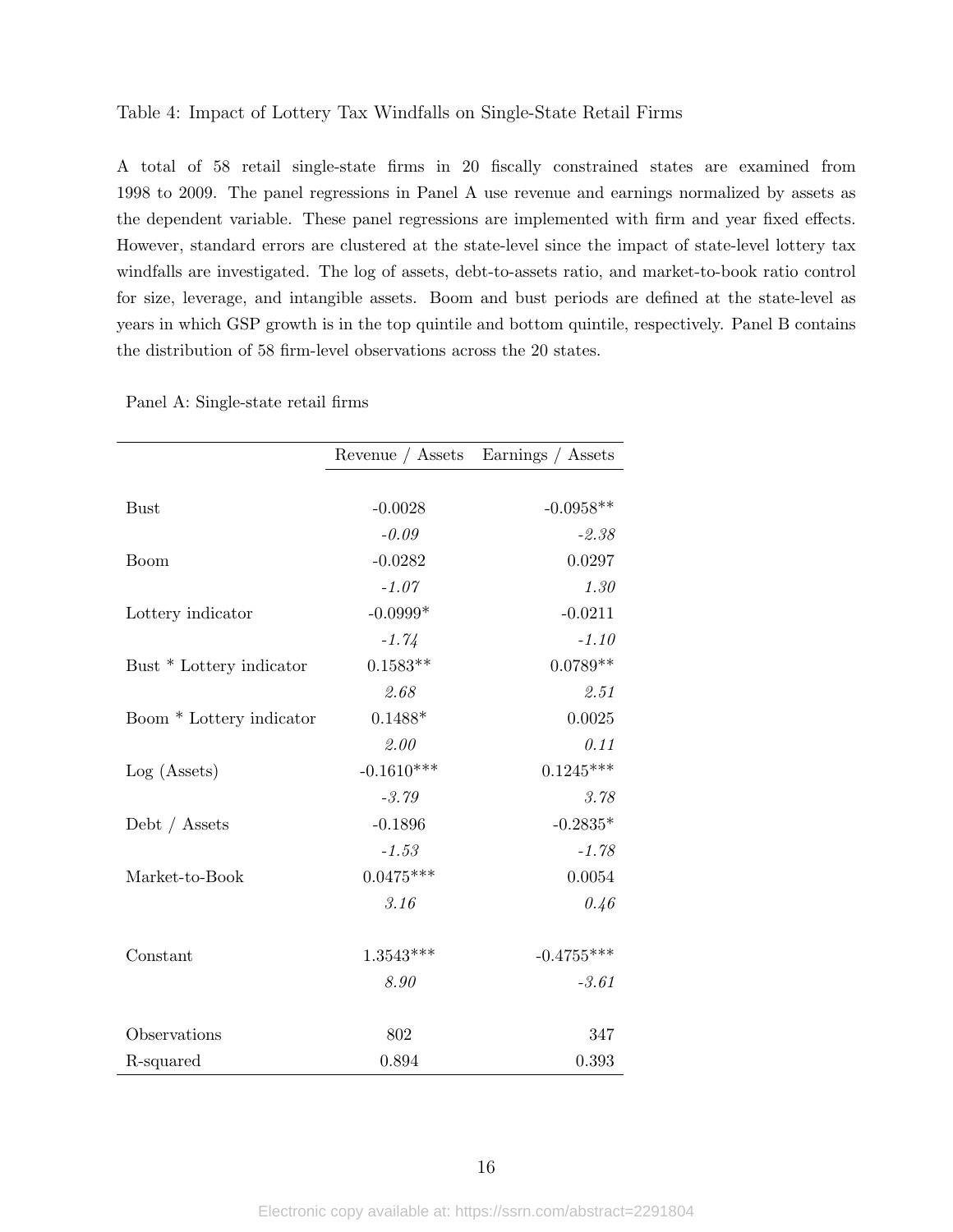| State                           | Number           |
|---------------------------------|------------------|
| AL                              | $\overline{2}$   |
| ${\rm CA}$                      | 10               |
| CO                              | $1\,$            |
| $\mathbf{FL}$                   | $\boldsymbol{6}$ |
| GA                              | 3                |
| ${\rm IL}$                      | $\mathbf{1}$     |
| IN                              | $\mathbf{1}$     |
| MD                              | $\mathbf 1$      |
| $\rm MI$                        | $\mathbf{1}$     |
| NC                              | $\mathbf{1}$     |
| NJ                              | $\mathbf{1}$     |
| $\ensuremath{\text{NV}}$        | $\mathbf 1$      |
| ${\rm NY}$                      | 12               |
| OH                              | $\overline{4}$   |
| OK                              | $\mathbf{1}$     |
| ${\rm PA}$                      | $\bf 5$          |
| ${\rm T}{\rm X}$                | $\overline{4}$   |
| $\ensuremath{\text{VA}}\xspace$ | $\mathbf{1}$     |
| <b>WA</b>                       | $\mathbf 1$      |
| WI                              | $1\,$            |
| Total                           | $58\,$           |

Panel B: Locations of single-state retail firms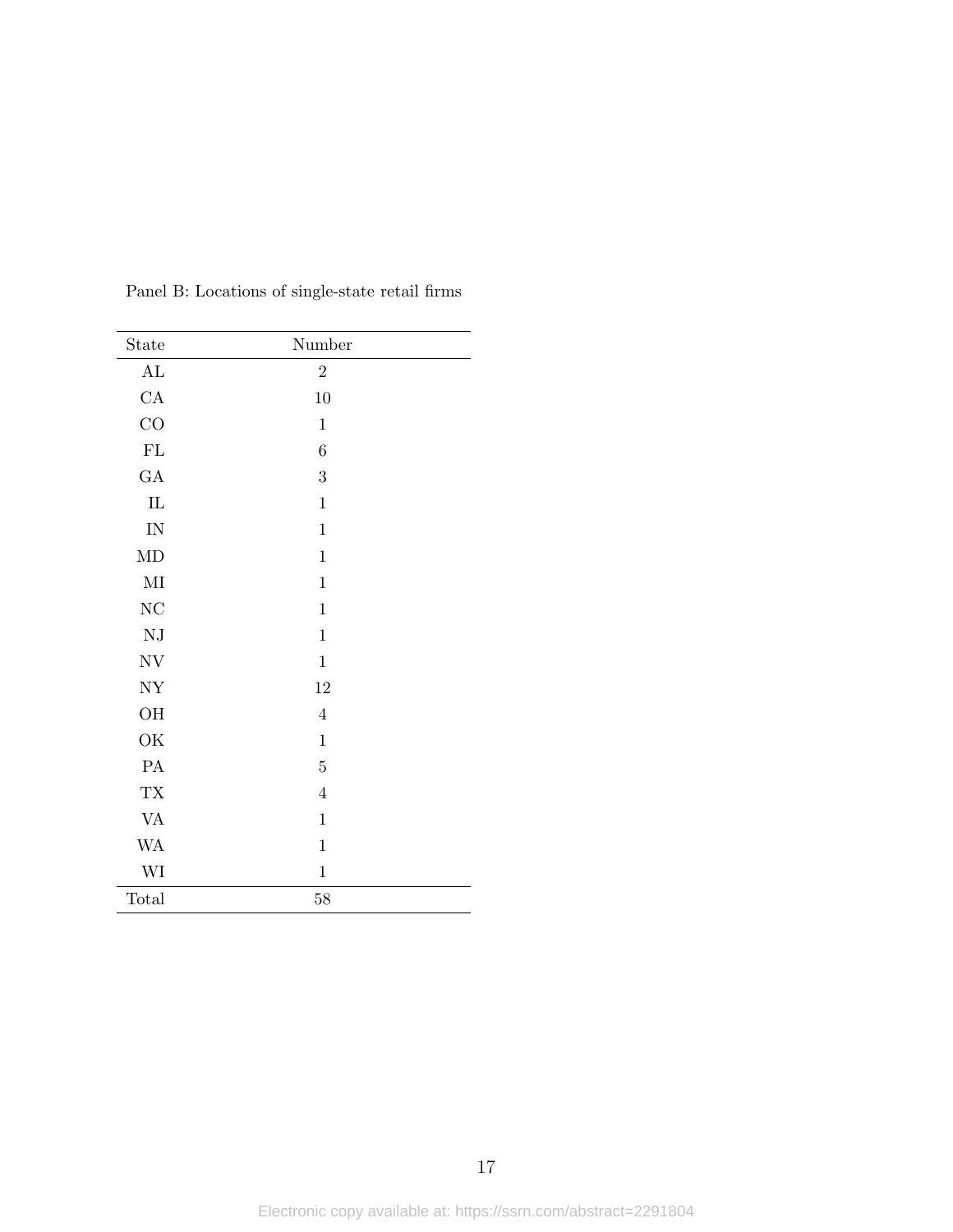# Table 5: Robustness Tests Table 5: Robustness Tests

This table replicates the procedures underlying Table III within two different subsets of states. The first subset consists of the 37 government social security income (SSI) expenditures and consumption are reported. These results arise from state-year panel regressions with state and year fixed effects. Standard errors are clustered at the state level. Boom and bust periods are defined at the state-level as years in which GSP growth is in the top quintile and bottom quintile, respectively. All the effects are examined contemporaneously in the states that are fiscally constrained and participate in lotteries. The second subset consists of the 9 states that are not fiscally constrained. The impact of lottery tax windfalls, identified by dummy variables if a resident in a state wins the lottery during a specific year, on state This table replicates the procedures underlying Table III within two different subsets of states. The first subset consists of the 37 states that are fiscally constrained and participate in lotteries. The second subset consists of the 9 states that are not fiscally constrained. The impact of lottery tax windfalls, identified by dummy variables if a resident in a state wins the lottery during a specific year, on state government social security income (SSI) expenditures and consumption are reported. These results arise from state-year panel regressions with state and year fixed effects. Standard errors are clustered at the state level. Boom and bust periods are defined at the state-level as years in which GSP growth is in the top quintile and bottom quintile, respectively. All the effects are examined contemporaneously in the same year. same year.

|                           |             |              | Fiscally constrained states with lotteries (37 states) |              |                | Fiscally unconstrained states (9 states) |             |                |
|---------------------------|-------------|--------------|--------------------------------------------------------|--------------|----------------|------------------------------------------|-------------|----------------|
|                           |             |              | Personal                                               | Individual   |                |                                          | Personal    | Individual     |
|                           | Consumption | SSI          | Income                                                 | Income Tax   | Consumption    | <b>SSI</b>                               | Income      | Income Tax     |
| Bust                      | $-0.0162**$ | $-0.0062***$ | $-0.0175***$                                           | 0.0098       | $-0.0105$      | $-0.0002$                                | $-0.0100$   | 0.0068         |
|                           | $-2.69$     | $-2.30$      | $-5.34$                                                | 0.64         | $-0.60$        | $-0.01$                                  | $-1.69$     | 0.30           |
| <b>SSI</b>                | $-0.0779$   |              |                                                        |              | $-0.0007$      |                                          |             |                |
|                           | $-0.67$     |              |                                                        |              | $0.00$         |                                          |             |                |
| Bust * SSI                | $0.3176**$  |              |                                                        |              | 0.0205         |                                          |             |                |
|                           | $\it 2.18$  |              |                                                        |              | $0.06$         |                                          |             |                |
| Boom                      | 0.0032      | $-0.0033$    | $0.0102***$                                            | 0.0166       | 0.0041         | $-0.0043$                                | $0.0140**$  | 0.0158         |
|                           | $0.27\,$    | $-1.37$      | 3.72                                                   | 1.63         | $0.20\,$       | $-0.75$                                  | 2.67        | 1.41           |
| Boom * SSI                | 0.2058      |              |                                                        |              | 0.0972         |                                          |             |                |
|                           | 0.74        |              |                                                        |              | $0.22\,$       |                                          |             |                |
| Lottery indicator         |             | 0.0012       | 0.0002                                                 | $0.0153*$    |                | $-0.0021$                                | $-0.0002$   | $-0.0250$      |
|                           |             | $0.61\,$     | $0.08\,$                                               | $1.98\,$     |                | $-0.50$                                  | $-0.04$     | $\text{-}1.05$ |
| Bust * Lottery indicators |             | $0.0082**$   | $0.0088**$                                             | 0.0060       |                | $-0.0055$                                | $-0.0024$   | 0.0164         |
|                           |             | 2.51         | 2.27                                                   | $0.31\,$     |                | $-0.75$                                  | $-0.29$     | $0.43\,$       |
| Boom * Lottery indicators |             | 0.0066       | 0.0020                                                 | $-0.0255$    |                | 0.0087                                   | 0.0002      | $-0.0250$      |
|                           |             | $-0.79$      | $0.35\,$                                               | $-1.62$      |                | 1.11                                     | $0.02$      | $-0.88$        |
| Constant                  | $0.0390***$ | $0.0425***$  | $0.0537***$                                            | $-0.1421***$ | $-0.0587***$   | $0.0943***$                              | $0.0513***$ | $0.0554***$    |
|                           | 6.49        | $19.96\,$    | $31.43\,$                                              | $-5.96$      | $-3.03$        | 6.42                                     | $14.16$     | $\it 3.04$     |
| Observations              | 333         | 333          | 444                                                    | 363          | $\overline{8}$ | $\overline{81}$                          | 108         | 77             |
| $R$ -squared              | 0.807       | 0.736        | 0.728                                                  | 0.594        | 0.801          | 0.744                                    | 0.718       | 0.692          |